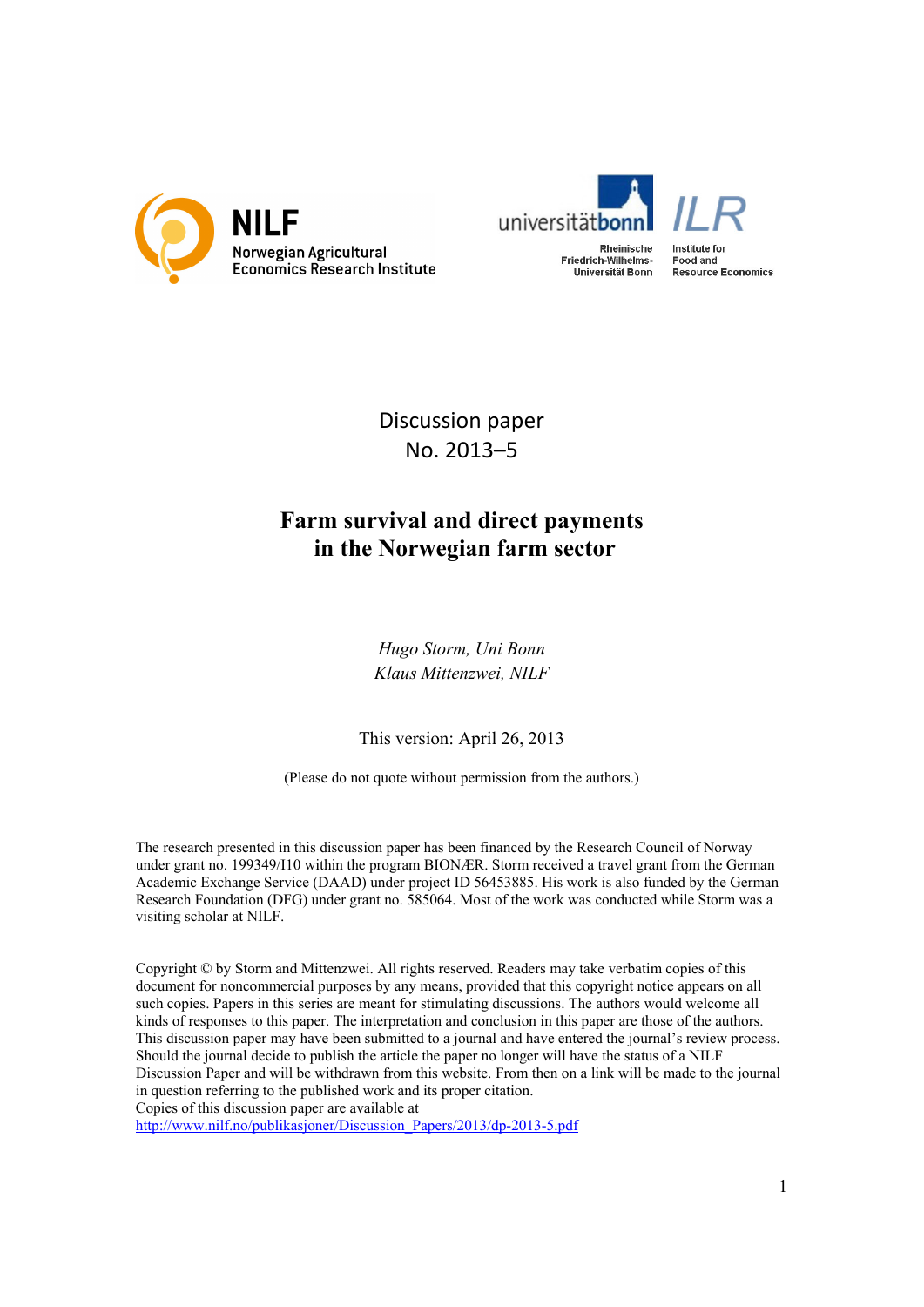# **1 Introduction**

According to OECD (2012), Norwegian farms are most heavily regulated and subsidized making them a natural point of departure for our analysis: Where else if not in Norway should we expect agricultural policies to affect farm structural change? Moreover, keeping farm exit at low numbers has been an important premise for Norwegian agricultural policy. Former minister of agriculture Terje Riis-Johansen once said that "*to me, each farm that exits is a personal defeat*". This view has been weakened by his successor (from the same party) Lars Peder Brekk who said that "*thinking that structural change can be stopped compares to believing in Santa Claus*".

The aim of the paper is to explore what roll policy plays for farmer's exit/survival decision. We aim in particular to explore the importance of the total farm income as well as the on-farm wage rate for farm exit. Both the total income well as the on-farm wage rate is heavily influenced by agricultural support. A common believe which is often brought forward by the farmers lobby is that an increase in agricultural support can decrease farm exit rates. We aim to analyse this claim empirically by using data of all farms for the period 1999 to 2009.

The remaining of the paper is structured as follows. The data are presented in the next section. In Section 3 measures for the on-farm wage rates as well as the total farm income are derived. Following, the relationship between changes in the on-farm wage and farm exit are explored graphically in section 4. The main analysis is presented in section 5 where we aim explaining farmers' exit/survival decision using a binary choice model. To provide a more intuitive interpretation of the regression results a concrete calculation of cost and effects of increasing direct payments is provided. Finally, section 6 concludes.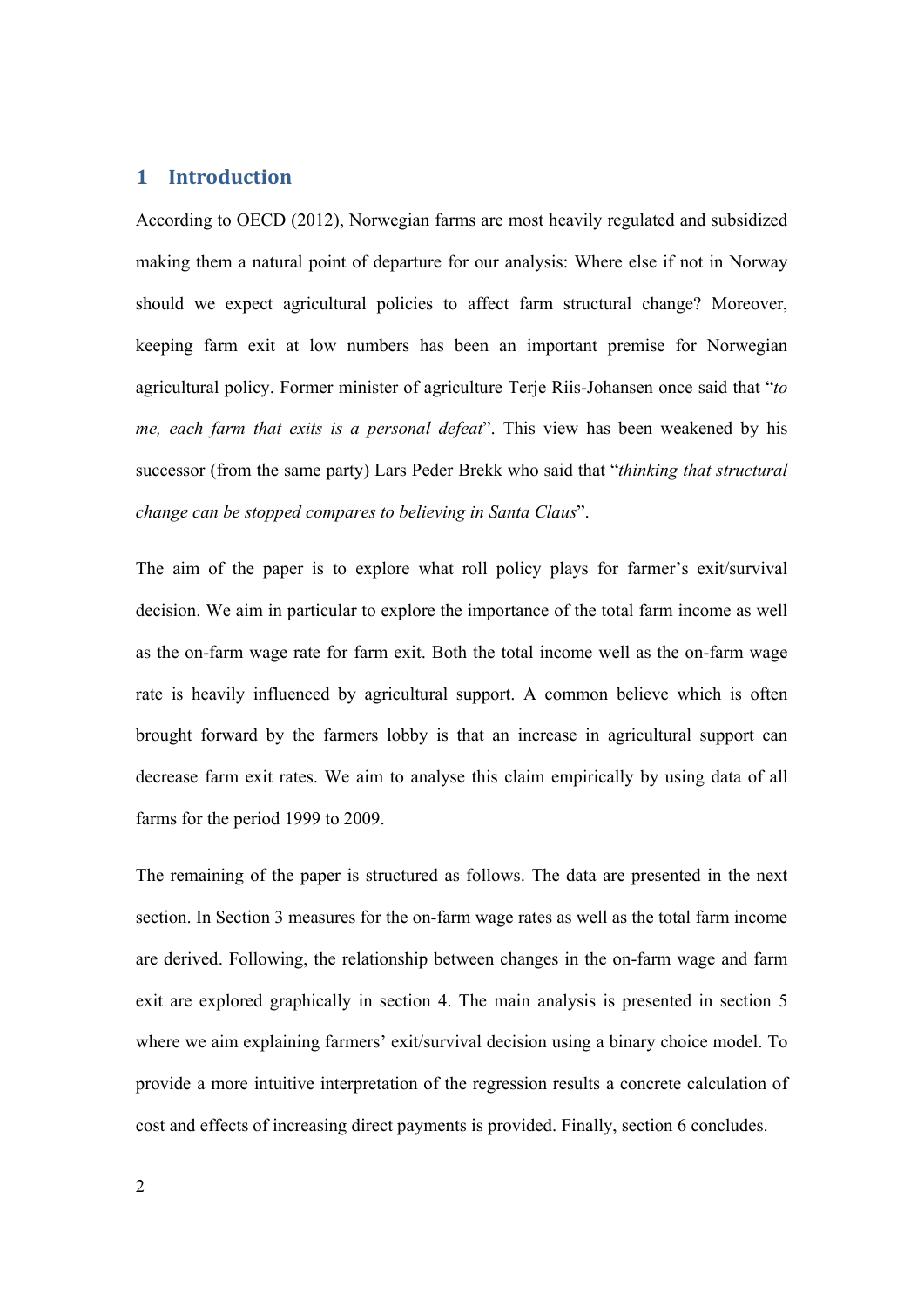### **2 Data <sup>1</sup>**

The analysis is based on data from the Norwegian Direct Payment Register PT (Produksjonstilskuddsregister). The register contains agricultural area by crop and number of animals by type of animal for every farm that applies for direct payments. A few exceptions apply. Eligibility for direct payments is subject to certain conditions, one of which is a minimum economic size of the farm (measured by turn-over) in order to prevent "hobby-farms" from receiving subsidies. As a consequence, the total numbers of acreage and/or animals may be somewhat underestimated when compared with other official sources such as slaughter statistics or the decennial total farm census.

This analysis utilizes data for the years 1999 and 2009. Individuals and legal entities managing agricultural area or keeping animals eligible for direct payments may apply for subsidies by filling in data in the register. The register links the amount of acreage and animals with applicants' characteristics: business identification number (foretaksnummer) and property number (kommune-, bruks- og gårdsnummer). In addition, we have the farmers' social security numbers which contains the birth date. Farm intergenerational transfer can thus be measured as a "reduction" in the farmer's age from one year to the next.

For practical reasons, we rely on the property number as the unit of analysis. Property units present in 1999, but not in 2009 are assumed to have left the sector.2 Some aspects follow from this choice. We disregard if farms split their activities in different business units. Small farms may incidentally have left the sector in 2009, but applied for subsidies

<sup>&</sup>lt;sup>1</sup> This section draws heavily on Mittenzwei (2012).

 $2$  In very rare occasions, it might be the case that properties have been split up causing the emergence of new property units. This cannot be checked in our dataset.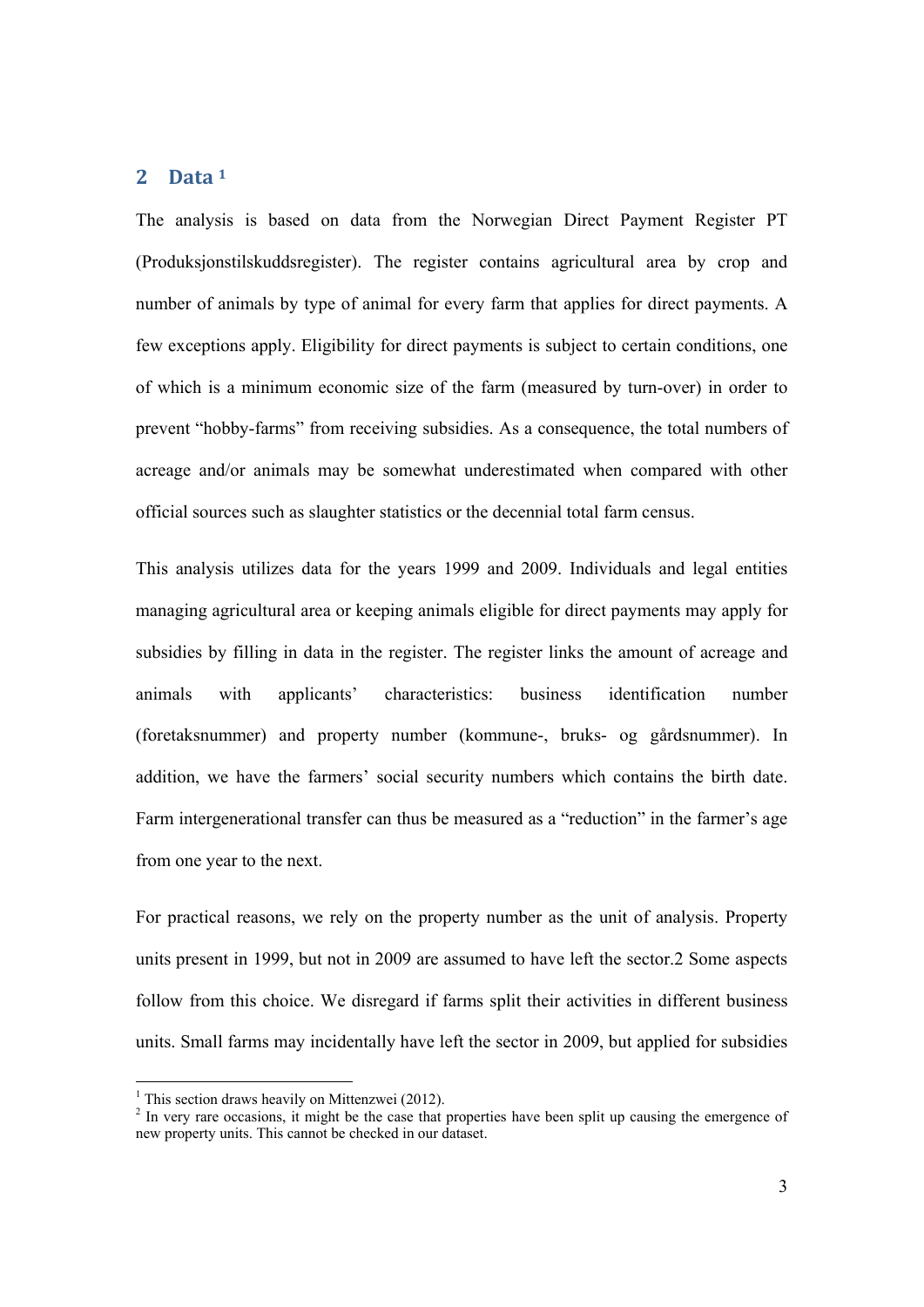in 2008 and 2010.

The register contains 126 different crop and animal activities. Although the vast number of direct payments facilitates a comprehensive database, there is a back side of the medal. Changes in the regulations imply changes in the database, and hence breaks, making comparisons before and after the change challenging. Also, the register of a certain activity will cease if the associated payment is ceased.

Table 1 shows the number of farms covered in the PT database for the two measures mentioned above and compared to the number of farms recorded in other statistics.

Table 1: Number of farms for various accounting measures

|                                                   | 1999   | 2009   |
|---------------------------------------------------|--------|--------|
| Property number (NAA 2011)                        | 66,892 | 45.460 |
|                                                   |        |        |
| Business number (NAA 2011)                        | 66,832 | 45,420 |
| Number of farms (Statistics Norway 2011)          | 70.740 | 47,688 |
| $0.$ (10.14 $(0.011)$ $1.01$ $M_{\odot}$ (0.01.1) |        |        |

Source: NAA (2011) and Statistics Norway (2011)

Table 1 reveals that there are small differences between the measures to identify farms. For all practical purposes regarding the analysis, the number of properties and the number of businesses appears to be the same. Further, the numbers are somewhat lower than the number of farms provided by the Statistical Office (Statistics Norway). The reason is probably certain size limits regarding the eligibility of direct payments.

# **3 Measurement of total income and on‐farm wage rate**

In order to analyze the effect on total income, the on-farm wage rate and changes in the on-farm wage rate for farm exit, appropriated measures for each of the three needs to be defined. In order to more clearly separate the influence of direct payment on farm income we divide farm income into two parts, first the market returns and second the return from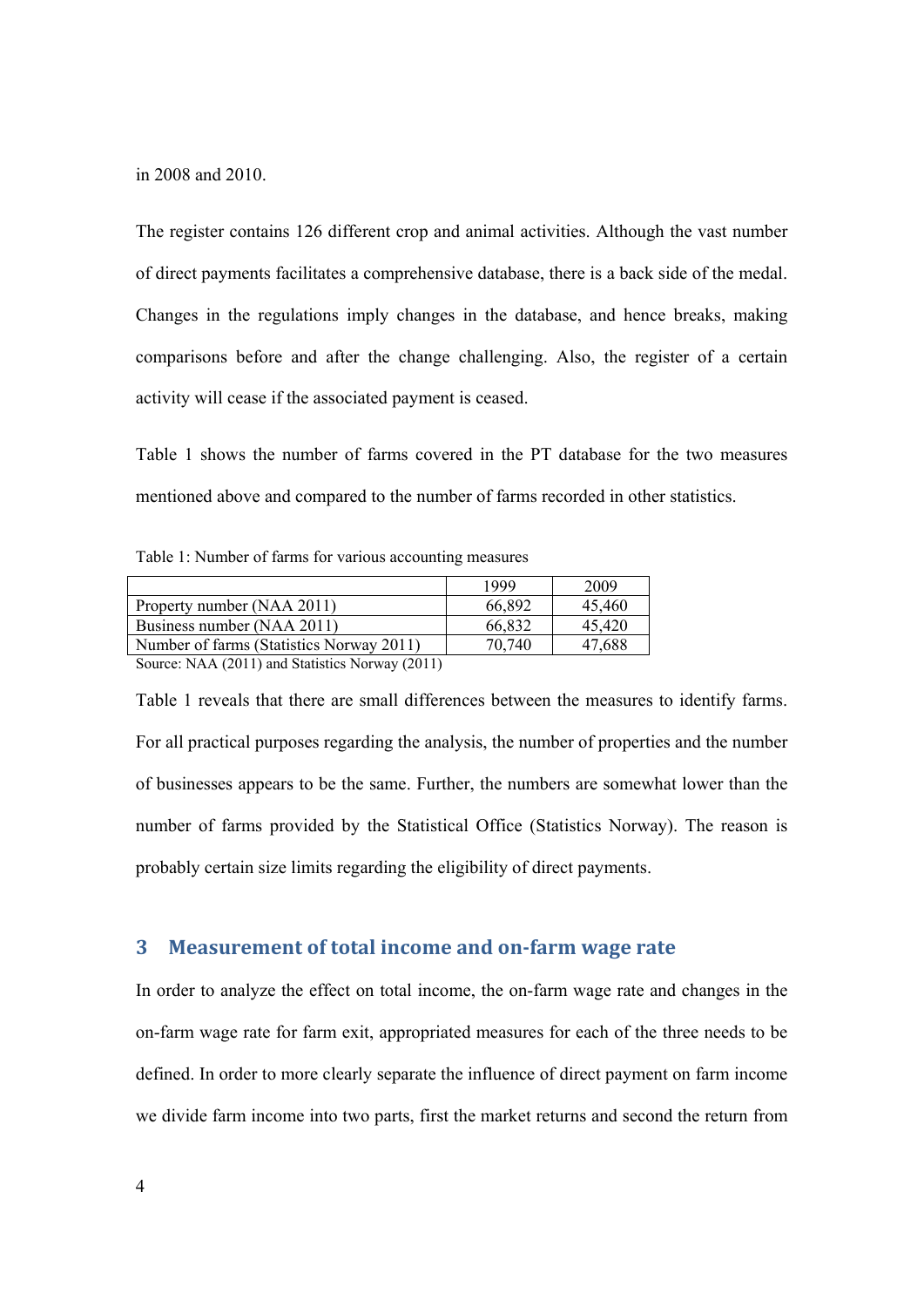direct payments. It is important to note that what we termed market returns also depends substantially on policy decision since prices that can be realized on the market are strongly affected by administrative prices. For the market return we consider an average market return for each production activity such all income measures based on the market return can be seen as the potential or average income a farmer can expect given its production program. In the following we will use the terms *income* or *on-farm wage* to describe these potential or average income of a farm. It is important to note that the actual income of one particular farmer can deviate from this potential income which is only an approximation of it. Nevertheless, there are also important situations such as a farm succession or a change of specialization into a new production activity where the potential income is more important for farmer's decisions than the actual income since the latter is largely unknown to a successor or for a new production activity. The direct payments are calculated for the specific production program of a farm based on the actual policy implementation that is in place in the corresponding year.

Total income is than defined as the sum of total market returns and total direct payments. To derive farms on-farm wage the average labour requirement is calculated for each farm based on it actual production program using estimated labour input use coefficients. The potential wage rate of a particular farm is than obtained as the ratio of total income and total labour requirement. Additionally we obtain a measure for the potential change in the on-farm wage rate if the farm would not have altered it size or production program. For the calculation we keep the production program constant to the 1999 level, even so we have observations on the actual production programs during the period. The reasoning behind it is that changes in the production program might already be the results of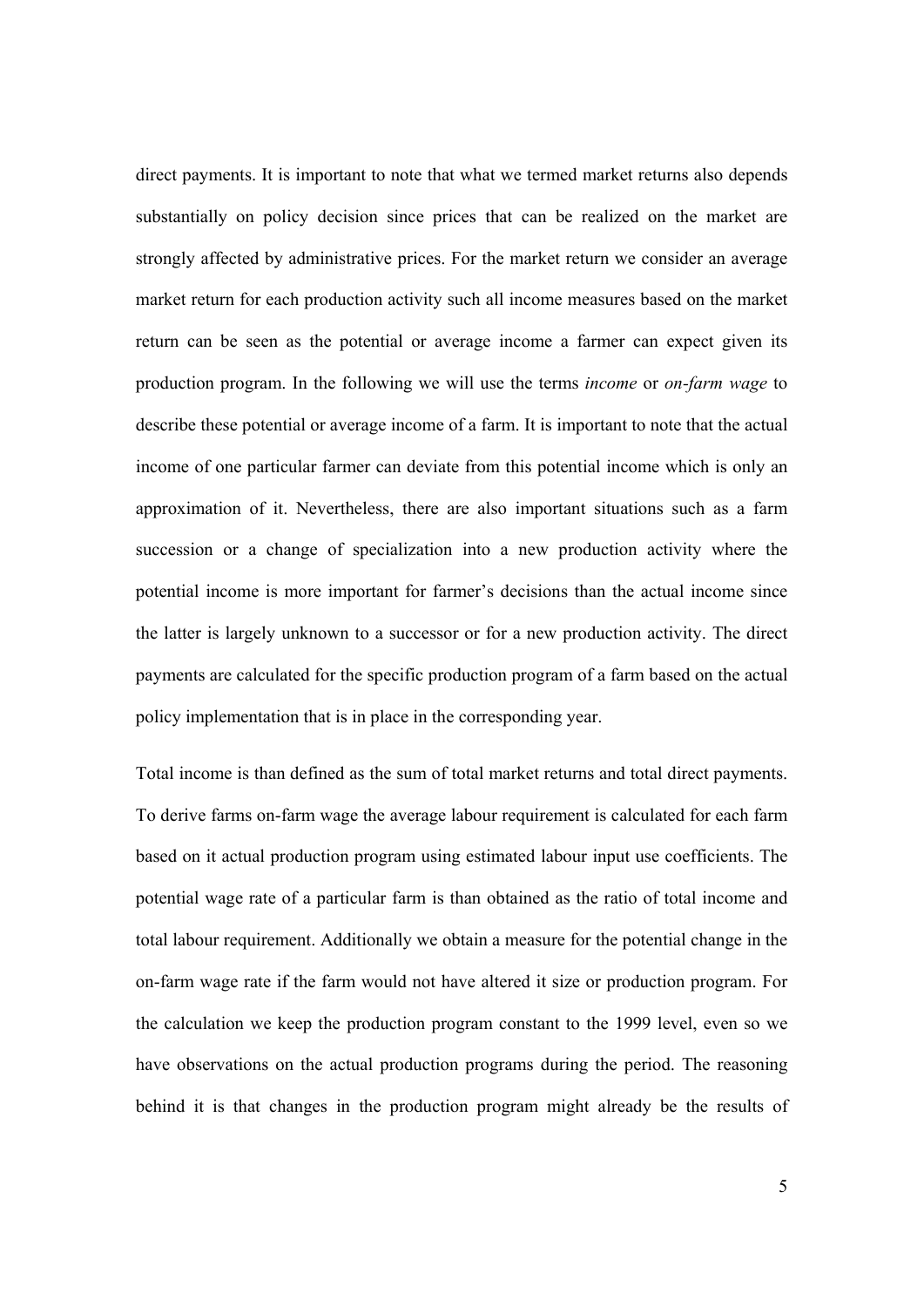changes in income opportunities that we aim to explain. Intuitively, changes in on-farm wage can be interpreted to what extend a farm in 1999 is required to change its size or production program in order to maintain its on-farm wage rate to 2009.

In the following a detailed description of the calculation of direct payments and market returns is given.

#### **3.1 Calculation of market returns**

To approximate market returns the market return to labour is derived for all production activates distinguished in the payment data base as per unit (head or area) rates for 1999 and 2009. Multiplying the per unit rates for 1999 and 2009 with the observed production activities in 1999 results in the total market return in 1999 and 2009 for each single farm, under the condition that a farm would not have changed it size or specialization. Information about the market return per unit for each production activity is derived from the reference farms (*Referansebruk*) data collection (NILF, 2000b and 2009). The data collection contains information of around 30 reference farms that are selected to represent the diversity of the Norwegian farm sector with respect to size, specialization and location. Data is collected on an annual basis and each reference farm summarizes information from several farms within the Norwegian farm accountancy system (*Driftsgranskinger*), comparable to the EU's Farm Accounting Data Network (FADN), to minimize farm specific variation in for example productivity or the cost structure. The reference farms are the basis for the annual negotiations for the adjustments of the market support and direct payments and thus are central in Norwegian agricultural policy. To derive the market return per unit for each production activity we selected reference farms in 1999 and 2009 that are similar in size, specialization and location. A full cost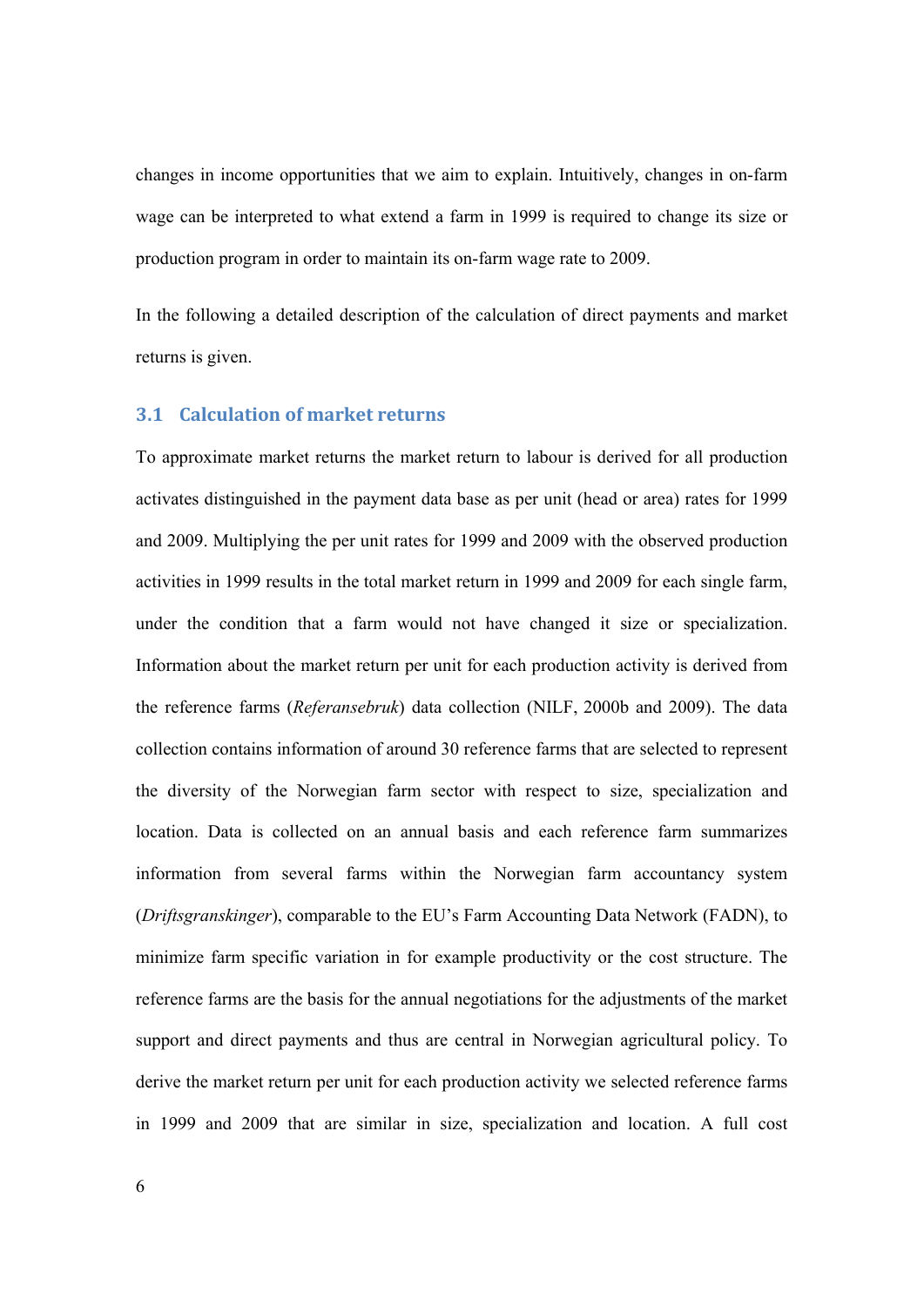accounting is applied considering fixed costs, depreciation and capital costs. Labour costs are excluded in order to derive the return to labour. Costs are split between production activities in proportion to the share of total market revenue that can be attributed to the specific production activity. Total market return, obtained as the difference between costs and revenues attributed to a production activity, is then divided by the production quantity to obtain a market return per unit (head or area). For suckler cows, poultry, vegetables in greenhouses and on arable land, which are not sufficiently represented in the reference farms in both years, information about variable and fixed cost as well as on yields and prices are drawn from additional sources (NILF, 1999, 2000a, 2000b, 2009, 2010 and 2011; BFJ, 2001 and 2011; Mittenzwei and Gaasland, 2008). The derived market returns per unit are reported in table 2. The specific calculation of the market returns for each production activity is available on request.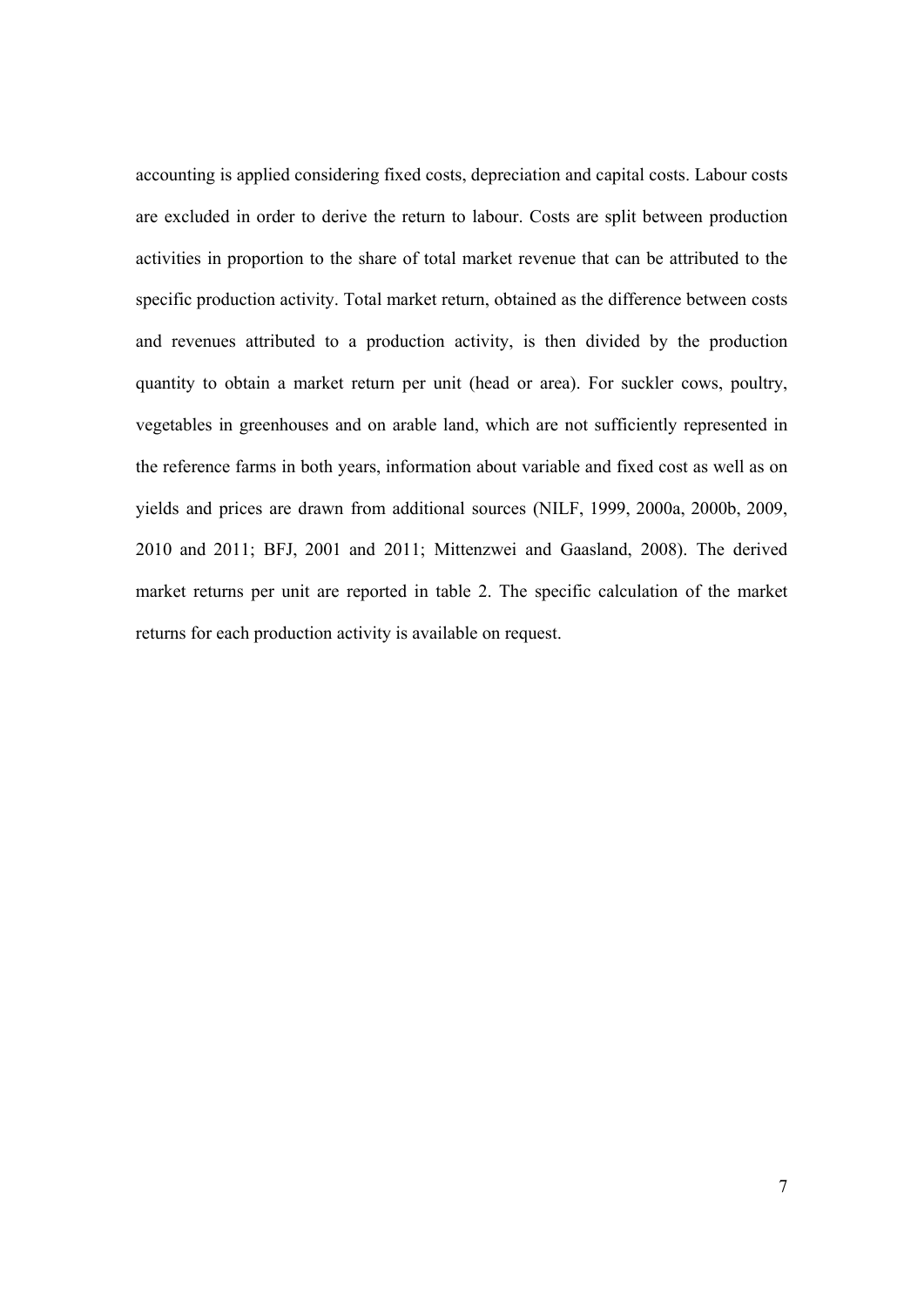Table 2: Market results per unit for different production activities in 1999 and 2009. Market results consider market incomes, variables costs, fixed costs, capital costs and depreciation but exclude labour costs and direct payments.

|     |                                                 |                    | <b>Market Return (NOK/unit)</b> |            |  |
|-----|-------------------------------------------------|--------------------|---------------------------------|------------|--|
|     | Code Name                                       | Unit               | 1999                            | 2009       |  |
| 119 | Other livestock                                 | head               | considered under 120 and 121    |            |  |
| 120 | Dairy cows                                      | $^{\prime\prime}$  | $-1484$                         | $-2584$    |  |
| 121 | Suckler cows                                    | $^{\prime\prime}$  | $-10869$                        | $-6629$    |  |
| 133 | Sheep or lamb (kept outside most of the         | "                  | $-34$                           | $-241$     |  |
|     | year)                                           |                    |                                 |            |  |
| 134 | Female sheep $> 1$ year (kept inside during     | $\pmb{\mathsf{H}}$ | same as 133                     |            |  |
|     | winter)                                         |                    |                                 |            |  |
| 135 | Male sheep $> 1$ year (kept inside during       | "                  | considered under 133            |            |  |
|     | winter)                                         |                    |                                 |            |  |
| 136 | Sheep $\leq 1$ year (kept inside during winter) | $\pmb{\mathsf{H}}$ | same as 133                     |            |  |
| 140 | Female goat over 1 year                         | "                  | $-790$                          | $-1365$    |  |
| 144 | Male goat over 1 year                           | $^{\prime\prime}$  | considered under 140            |            |  |
| 155 | <b>Sows</b>                                     | $\pmb{\mathsf{H}}$ | $-232$                          | 951        |  |
| 157 | Slaughter pigs                                  | $\pmb{\mathsf{H}}$ | $-16$                           | 51         |  |
| 160 | Laying hens at counting date                    | 1000               | 2672                            | $-4412$    |  |
|     |                                                 | head               |                                 |            |  |
| 186 | Poultry sold as living animal                   | $^{\prime\prime}$  | 2625                            | 1483       |  |
| 210 | Fodder on arable land                           | $\rm{daa}^{c)}$    | $-248^{a}$                      | $-355^{a}$ |  |
| 211 | Fodder on non-arable non-fenced land            | $\pmb{\mathsf{H}}$ | same as 210                     |            |  |
| 212 | Fodder on non-arable fenced land                | $\pmb{\mathsf{H}}$ | same as 210                     |            |  |
| 213 | Other fodder                                    | 11                 | same as 210                     |            |  |
| 230 | Potatoes                                        | $^{\prime\prime}$  | 1379                            | $-277$     |  |
| 237 | Oil seeds                                       | 11                 | 33                              | $-131$     |  |
| 238 | Rye                                             | $\pmb{\mathsf{H}}$ | same as 240                     |            |  |
| 240 | Wheat                                           | $\pmb{\mathsf{H}}$ | 44                              | $-218$     |  |
| 242 | Barley                                          | $\pmb{\mathsf{H}}$ | 35                              | $-180$     |  |
| 243 | Oats                                            | $\pmb{\mathsf{H}}$ | 34                              | $-168$     |  |
| 245 | Peas                                            | $^{\prime\prime}$  | $34^{b}$                        | $-174^{b}$ |  |
| 250 | Vegetables in greenhouses                       | $\pmb{\mathsf{H}}$ | $-1204604$                      | $-1293257$ |  |
| 264 | Vegetables on arable land                       | $^{\prime\prime}$  | 605                             | 1563       |  |
| 272 | Apples, pears, plums, cherries                  | $\pmb{\mathsf{H}}$ | 1354                            | 2683       |  |
| 280 | <b>Berries</b>                                  | $\pmb{\mathsf{H}}$ | same as 272                     |            |  |

<sup>a)</sup> avg. from fodder production for Milk/Goat/Sheep; <sup>b)</sup> avg. 242/243; <sup>c)</sup>1 daa = 1/10 ha; Source: Own calculation based on the sources in the reference list.

# **3.2 Calculation of direct payments**

There are basically two types of support to agriculture: Direct payments and other subsidies financed by taxpayers and border protection financed by consumers. Table 3 indicates that support to agriculture amounts to roughly two-thirds of the sector's total production value (including direct payments).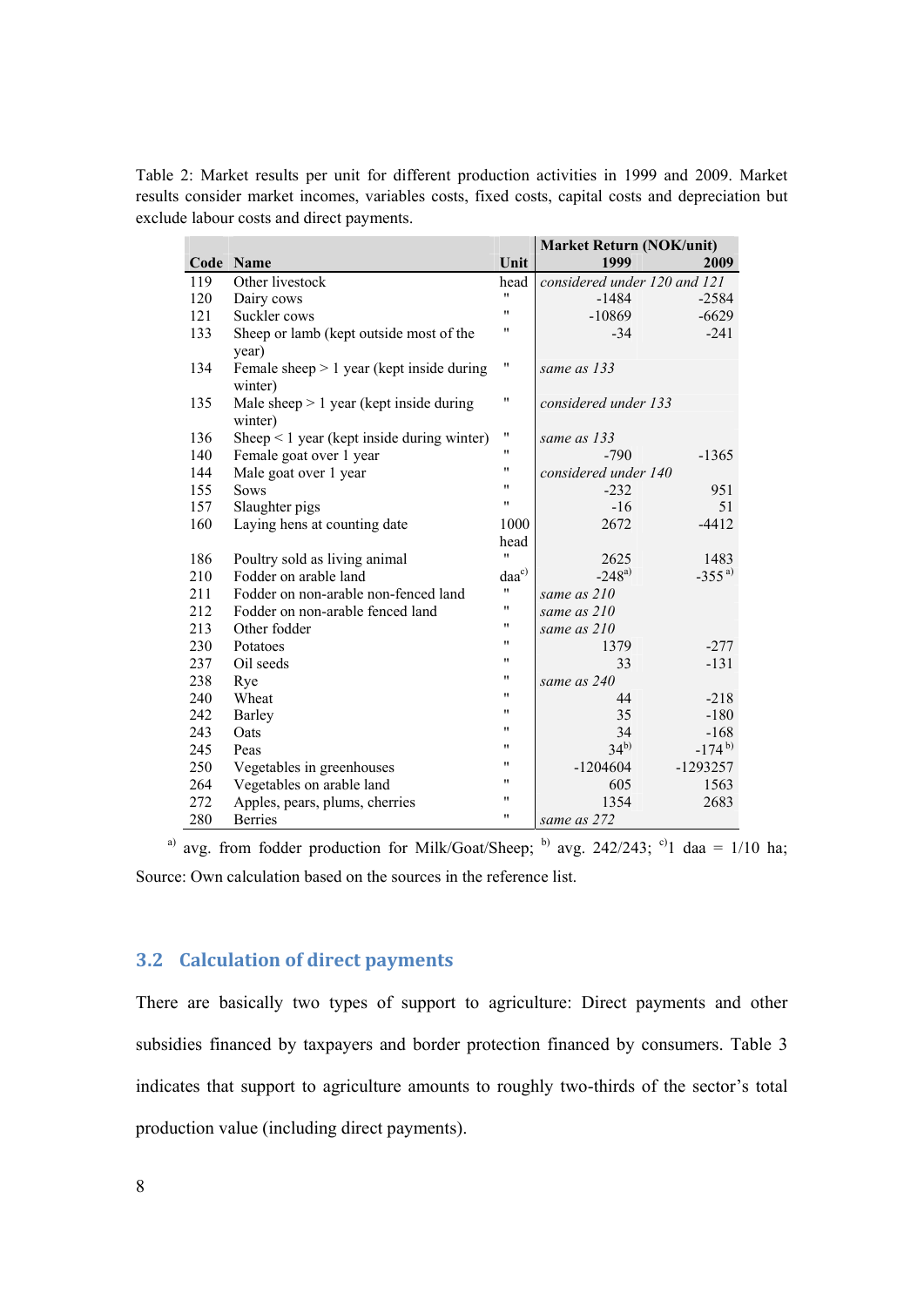|                                      | 1999    | 2009     |
|--------------------------------------|---------|----------|
| Support financed by taxpayers        | 11 176  | 12 2 3 4 |
| Support financed by consumers        | 9 2 1 1 | 8939     |
| Market income at world market prices | 8 2 5 1 | 13 5 8 3 |
|                                      |         |          |
| $%$ -PSE                             |         |          |

Table 3: Decomposition of production value including subsidies for Norwegian agriculture in 1999 and 2009.

Source: OECD (2011)

Direct payments per farm were calculated for each of the two years using actual payment rates and eligibility rules for the most important single programs. Most of these payments are based on current levels for animals and crops. Payment rates are frequently differentiated by region and farm size so as to counter natural handicaps and economies of scale. Table 4 identifies the seven programs for which payments were calculated on an individual basis for each farm. The remaining programs were allocated to the group "Other payments". This group accounted for 10 % and 20 % of total subsidies in 1999 and 2009, respectively.

|  | Table 4: Direct payments in 1999 and 2009 |  |  |
|--|-------------------------------------------|--|--|
|  |                                           |  |  |

|                                                                                    | 1999    |               | 2009    |               |
|------------------------------------------------------------------------------------|---------|---------------|---------|---------------|
|                                                                                    | mill kr | $\frac{0}{0}$ | mill kr | $\frac{0}{0}$ |
| Structural income support for milk<br>production                                   | 1 3 9 4 | 12.5          | 972     | 8.0           |
| Vacation and temporary substitute scheme                                           | 1 507   | 13.5          | 1 3 3 1 | 11.0          |
| Support for grazing animals (start 2007)                                           | ۰       | 0.0           | 459     | 3.8           |
| Production subsidy for livestock                                                   | 2 1 1 8 | 18.9          | 2 1 2 3 | 17.6          |
| Base and regional price support                                                    | 1654    | 14.8          | 1 3 9 6 | 11.5          |
| Transport subsidies                                                                | 238     | 2.1           | 212     | 1.8           |
| Acreage and cultural landscape scheme                                              | 3 1 8 2 | 28.5          | 3 0 8 7 | 25.5          |
| Other payments                                                                     | 1 0 8 4 | 9.7           | 2 5 1 0 | 20.8          |
|                                                                                    |         |               |         |               |
| Total                                                                              | 11 176  | 100           | 12 0893 | 100           |
| $S_{\text{outres}}$ $\Omega$ $\Gamma$ $\Gamma$ $\Omega$ $\Omega$ $\Gamma$ $\Omega$ |         |               |         |               |

Source: OECD (2011)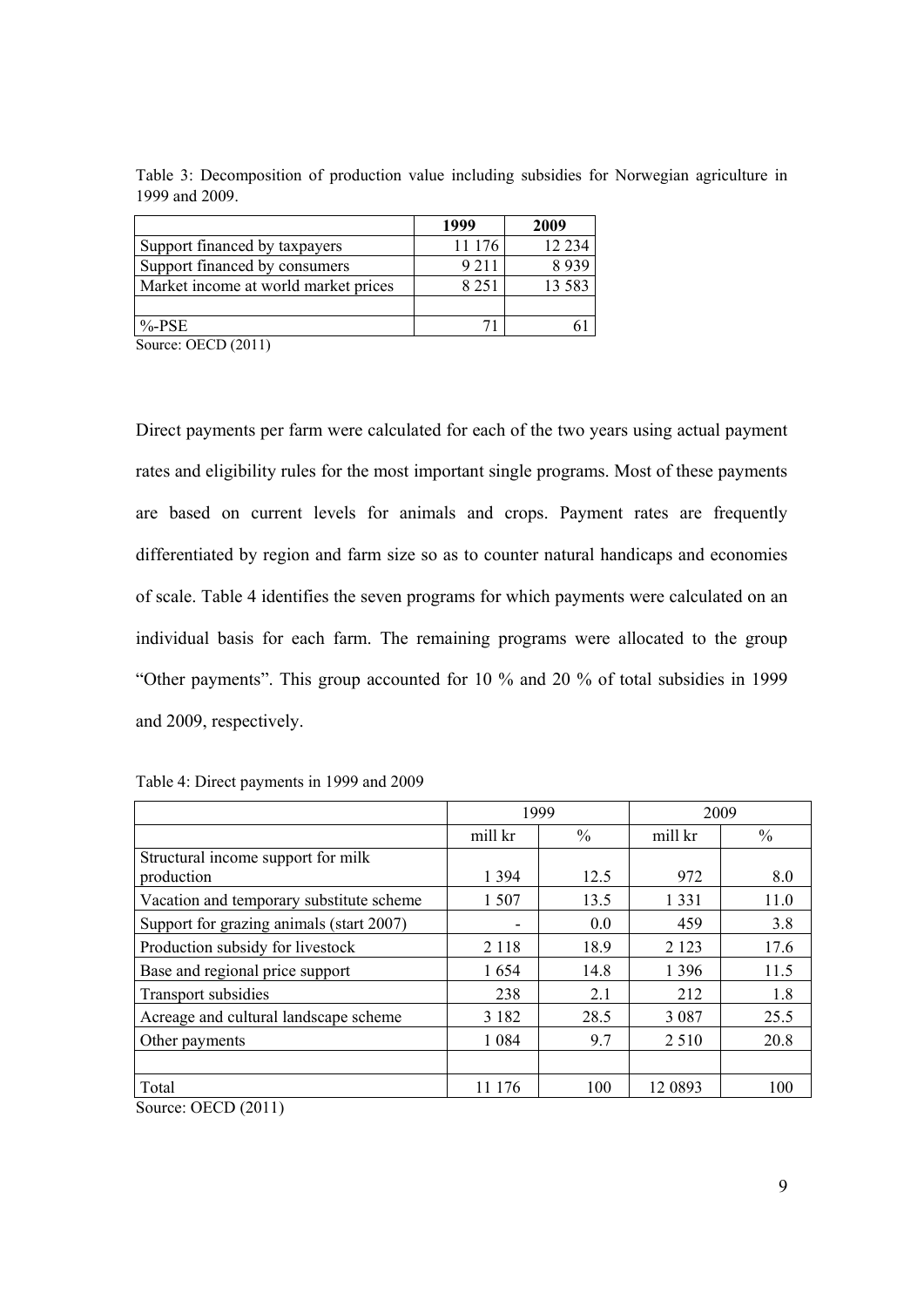The structural income support for milk production is a program that benefits holders of dairy cows, suckler cows and dairy goats. Payments are made for a certain number of animals on a farm. That number is considerably lower than the average number of animals per farm. In addition, total payments are capped. In effect, most farms receive the same payment amount irrespective of actual farm size.

The vacation and temporary substitute scheme is a program that allows farmers with animal husbandry to employ hired labour in order to be able to go on vacation or take some days off. Program eligibility requires the submission of the costs of hired labour, while payments are made according to fixed rates per animal on the farm. Payment rates do not differ between regions, but with farm size. Rates are higher for the first animals on a farm and lower thereafter. There is an overall payment cap that is binding for farm above average size.

Support for grazing animals was introduced in 2007. Payment eligibility is linked to a requirement that grazing animals must be given the possibility to graze outdoor for at least sixteen weeks in Southern Norway and twelve weeks in Northern Norway. Payment rates are irrespective of region and farm size.

The production subsidy for livestock is a major program for farms with animals. Payments are made for livestock, pigs, and poultry. Overall payments are capped, and the cap is binding for farms above average size. Payment rates differ by region, where rates in Southern Norway are lower than in Northern Norway. Payment rates differ also with regard to farm size. The first animals in a herd receive higher rates than the last animals in a herd. For all animals, payment rates are zero above a certain herd size.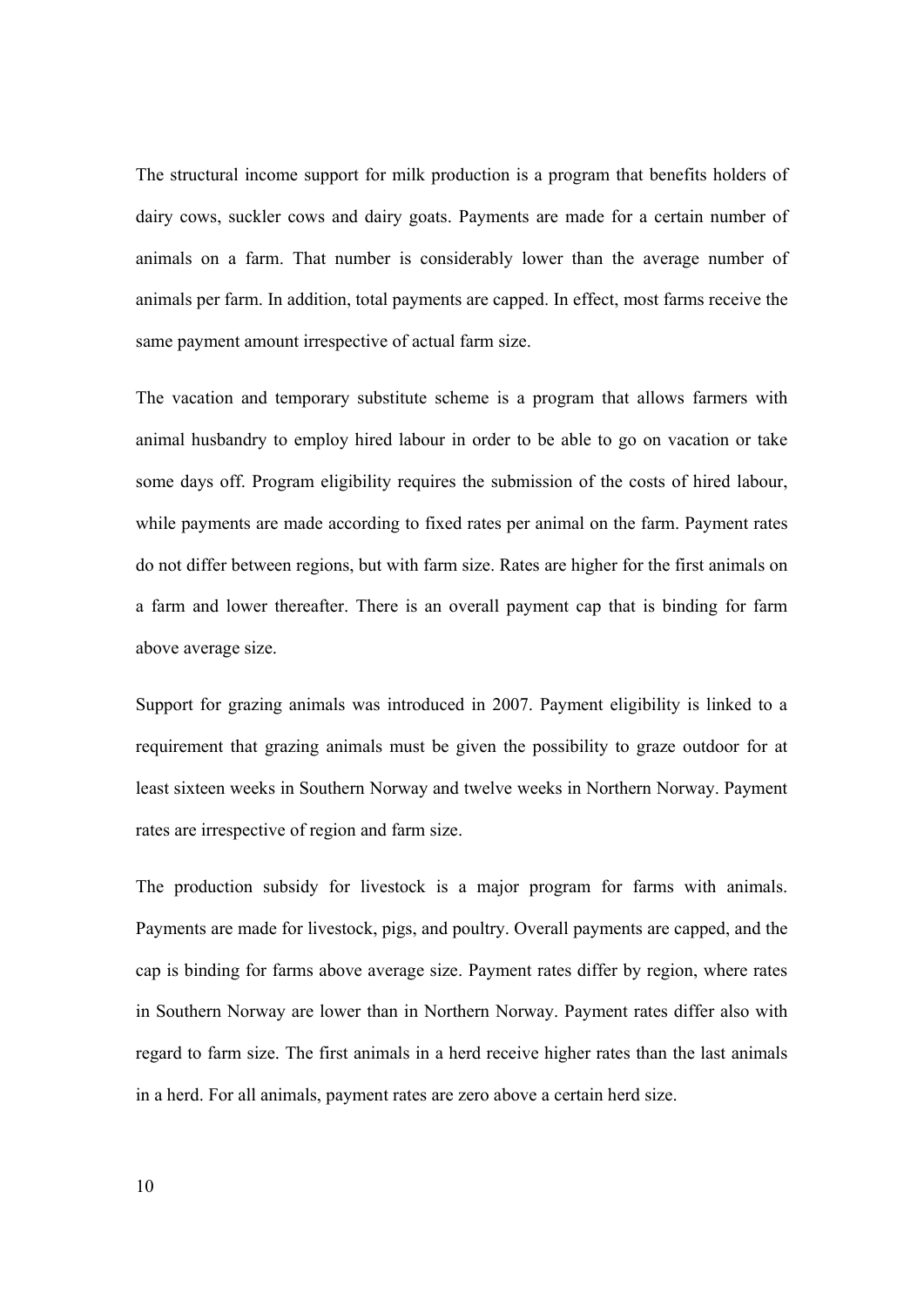Base and regional price support is made contingent on farm output. Base support is made for cereals, goat milk, sheep and goat meat as well as wool. Regional support is made to cows and goat milk, beef, pork meat, sheep and goat meat, and egg. There is also regional price support to fruits and vegetables. Although the total (national) amount of payments is capped, the cap has not been binding.

Transport subsidies are given to reduce the costs of transport between farms and the first stage food processing industry (i.e., dairies, slaughterhouses, and mills). Products that benefit from transport subsidies are milk, meat, cereals, and foodstuff.

The acreage and cultural landscape scheme is the most important program for crops including fodder and grassland. Payment rates vary between regions and farm size. The first fields receive higher rates than the last fields. The degressivity of the payment rates has been reduced between 1999 and 2009. That is, a larger area on an individual farm is now eligible for that scheme, and payments rates differ less.

The remaining payments were grouped together and distributed per unit of acreage and animal using a key related to environmental cross-compliance. Income tax deduction and agro-environmental support stand out as the two single most important measures in that group. Without further knowledge, it is impossible to allocate these payments to agricultural activities in a meaningful way.

### **3.3 Calculation of labour requirements**

To derive the on farm wage rate the average labour requirement per unit of each production activity is estimated for 1999 and 2009. For this data from the 1999 and 2010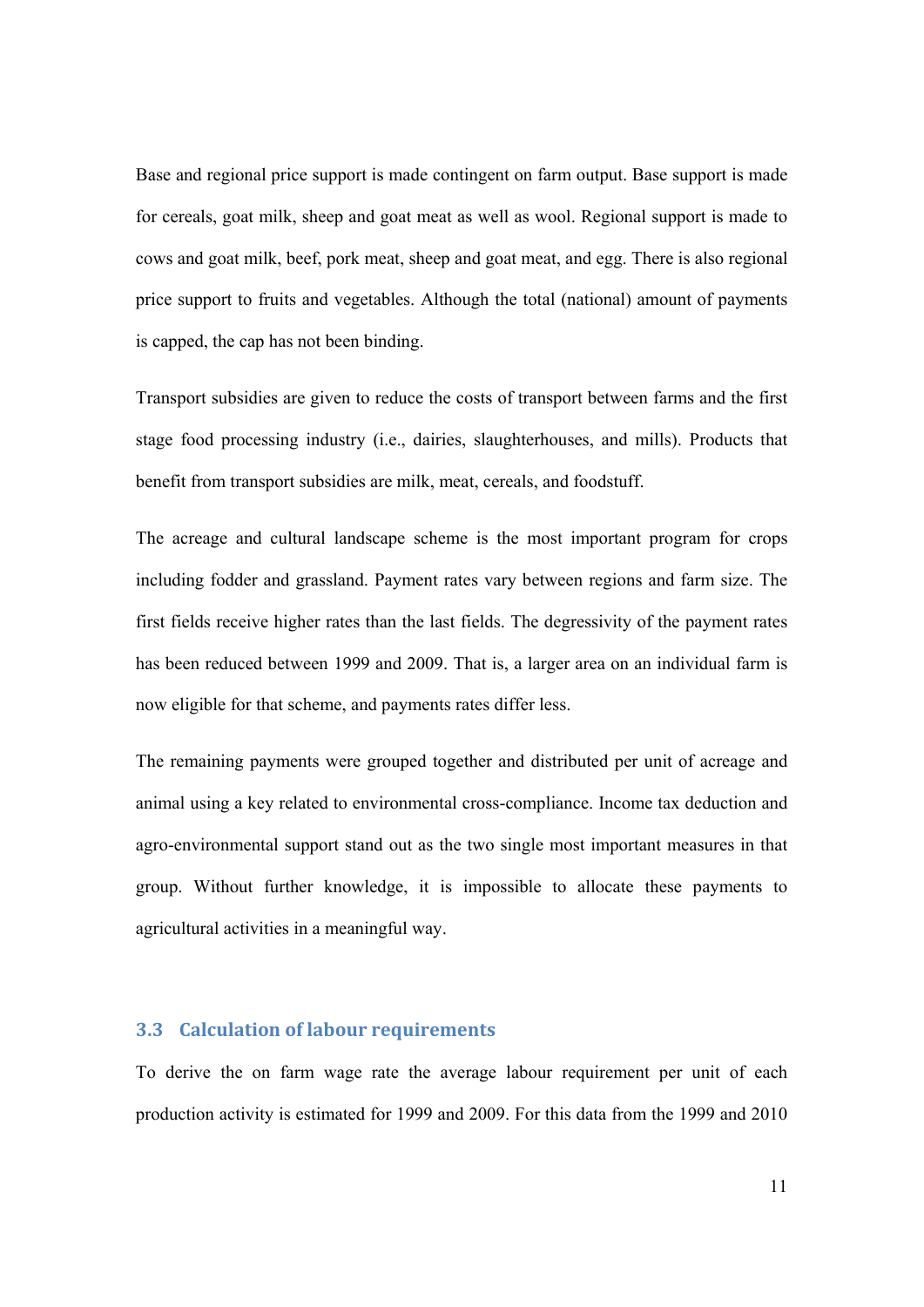farm census on the total labour input for each farm is used. The census data can be linked to the payment data base. We thus are able to regress total labour input on the different production activities to obtain a measure of the labour requirement per unit of production activity.

Table 5: Estimated labour use coefficients for 1999 and 2009. The dependent variable is total hours of labour input. All coefficients are significant at the 1% level.

|      |                                                        |                    | 1999                 | 2009     |
|------|--------------------------------------------------------|--------------------|----------------------|----------|
| Code | Name                                                   | Unit               | Coef.                | Coef.    |
| 119  | Other livestock                                        | head               | considered under 120 |          |
|      |                                                        |                    | and $121$            |          |
| 120  | Dairy cows                                             | $\pmb{\mathsf{H}}$ | 110.58               | 74.04    |
| 121  | Suckler cows                                           | 11                 | 11.01                | 18.45    |
| 133  | Sheep or lamb (kept outside most of the year)          | "                  | $11.06^{a}$          | 7.00     |
| 134  | Female sheep $> 1$ year (kept inside during<br>winter) | 11                 | $11.06^{a}$          | 7.00     |
| 135  | Male sheep $> 1$ year (kept inside during winter)      | 11                 | $11.06^{a}$          | 7.00     |
| 136  | Sheep $\leq 1$ year (kept inside during winter)        | "                  | considered under 134 |          |
| 140  | Female goat over 1 year                                | 11                 | 28.81                | 23.29    |
| 144  | Male goat over 1 year                                  | 11                 | considered under 140 |          |
| 155  | <b>Sows</b>                                            | 11                 | 51.52                | 29.75    |
| 157  | Slaughter pigs                                         | $\pmb{\mathsf{H}}$ | 4.24                 | 2.85     |
| 160  | Laying hens at counting date                           | 1000               | 319.37               | 300.13   |
|      |                                                        | head               |                      |          |
| 186  | Poultry sold as living animal                          | $^{\prime\prime}$  | 10.83                | 9.41     |
| 210  | Fodder on arable land                                  | $daa^{c}$          | 9.79                 | 5.27     |
| 211  | Fodder on non-arable non-fenced land                   | $^{\prime\prime}$  | 11.62                | 9.40     |
| 212  | Fodder on non-arable fenced land                       | 11                 | 4.23                 | 3.10     |
| 213  | Other fodder                                           | 11                 | 3.48                 | 6.63     |
| 230  | Potatoes                                               | "                  | 13.02                | 7.56     |
| 237  | Oil seeds                                              | 11                 | $3.35^{b}$           | 2.16     |
| 238  | Rye                                                    | "                  | 3.52                 | 3.04     |
| 240  | Wheat                                                  | "                  | 2.97                 | 1.58     |
| 242  | Barley                                                 | "                  | $3.35^{b}$           | 2.16     |
| 243  | Oats                                                   | 11                 | $3.35^{b}$           | 2.16     |
| 245  | Peas                                                   | 11                 | $3.35^{b}$           | 2.16     |
| 250  | Vegetables in greenhouses                              | "                  | 14824.60             | 10065.67 |
| 264  | Vegetables on arable land                              | 11                 | 40.25                | 27.54    |
| 272  | Apples, pears, plums, cherries                         | $^{\prime\prime}$  | 53.64                | 51.18    |
| 280  | <b>Berries</b>                                         | "                  | 79.09                | 69.77    |
|      | Number of observations                                 |                    | 66150                | 40513    |
|      | $R^2$                                                  |                    | 0.56                 | 0.48     |

*a) considered as the sum of 133, 134, 135; b) considered as the sum of 237,242,243,245; c) 1 daa = 1/10 ha; Source: Own calculation.* 

A simple linear least squares regression without a constant is employed. The estimated coefficients are reported in table 5 and are used to calculate total labour requirement for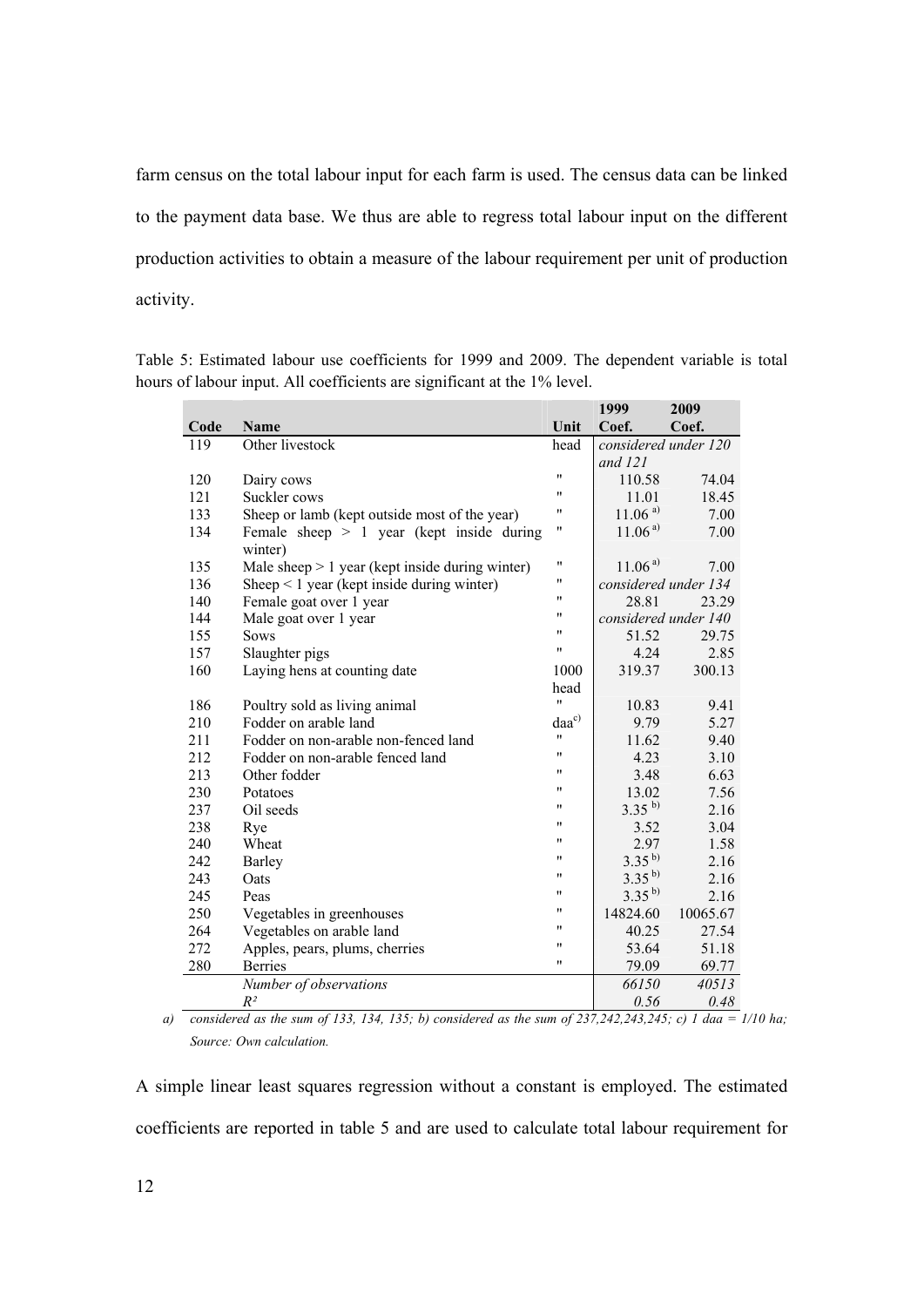each farm given its specific production program. The market return per hour (nkr/h) as well as the direct payments per hour can be obtained by dividing total market return and total direct payments by the total labour requirement at an individual farm basis. The onfarm wage is then given by the sum of market returns and direct payments per hour.

# **4 Comparison of changes in market return to labour vs. changes in payments per labour between 1999 and 2003**

As a first step of the analysis we analyze the relationship between changes in the on-farm wage and farm exit graphically. Using the derived measures described in section 3 we plot changes in market return to labour against changes in direct payments per labour at farm level (figure 1). Overall we find a relatively high negative correlation (corr: -0.80) between changes in market return and direct payments per labour. This negative correlation is not surprising give the aim of the annually agricultural negotiations to adjust support such that the return to labour is equal for all farm irrespectively of farm specialisation, location or size. A further aim is that changes in the return to labour matches changes in a reference industry wages. A usual dispute during the agricultural negotiations is if relative wage changes or absolute changes should be considered. For the period from 1999 to 2009 the return to labour in agriculture needs to change by 44(102) kr/h when using relative (absolute) changes in order to match the changes in the reference wage. In figure 1 these changes in return to labour are indicated with diagonal lines, plus a line indicating no change in return to labour. Farms that lay right to e.g. the middle line experience in increase in return to labour by more than 44 kr/h, while for those laying to the left return to labour increased by less than that or decreased.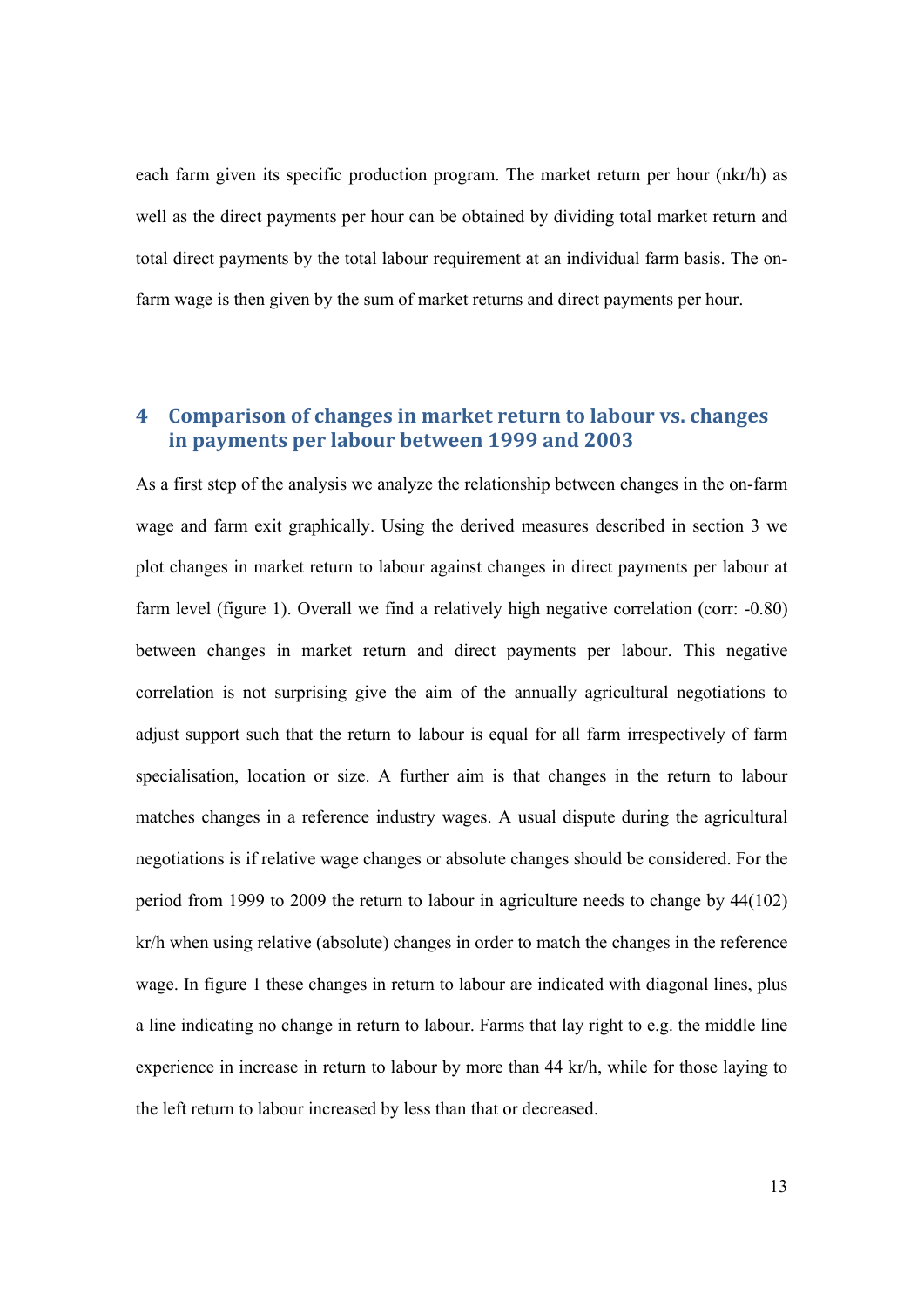With this setup farm can be grouped in four different classes distinguished by the change in return to labour  $(0, 0.44, 44-102, 0.02 \text{ km/h})$  and the exit rate can be compared between the classes. Overall, we find that farms are more likely to exit (or less likely to survive) the lower the change in return to labour. Nevertheless around half the farm for which return to labour decreased in absolute terms remain active, while still one third of farms for which return to labour matched or surpassed changes in industrial work quit farming. These findings indicate that the return to labour seems to be correlated with the exit decision but still leaves a substantial part of the exit decisions unexplained.



Figure 1: Comparison of changes in market return to labour versus changes in direct payment per labour between 1999 and 2009.

*Source: Own calculations.*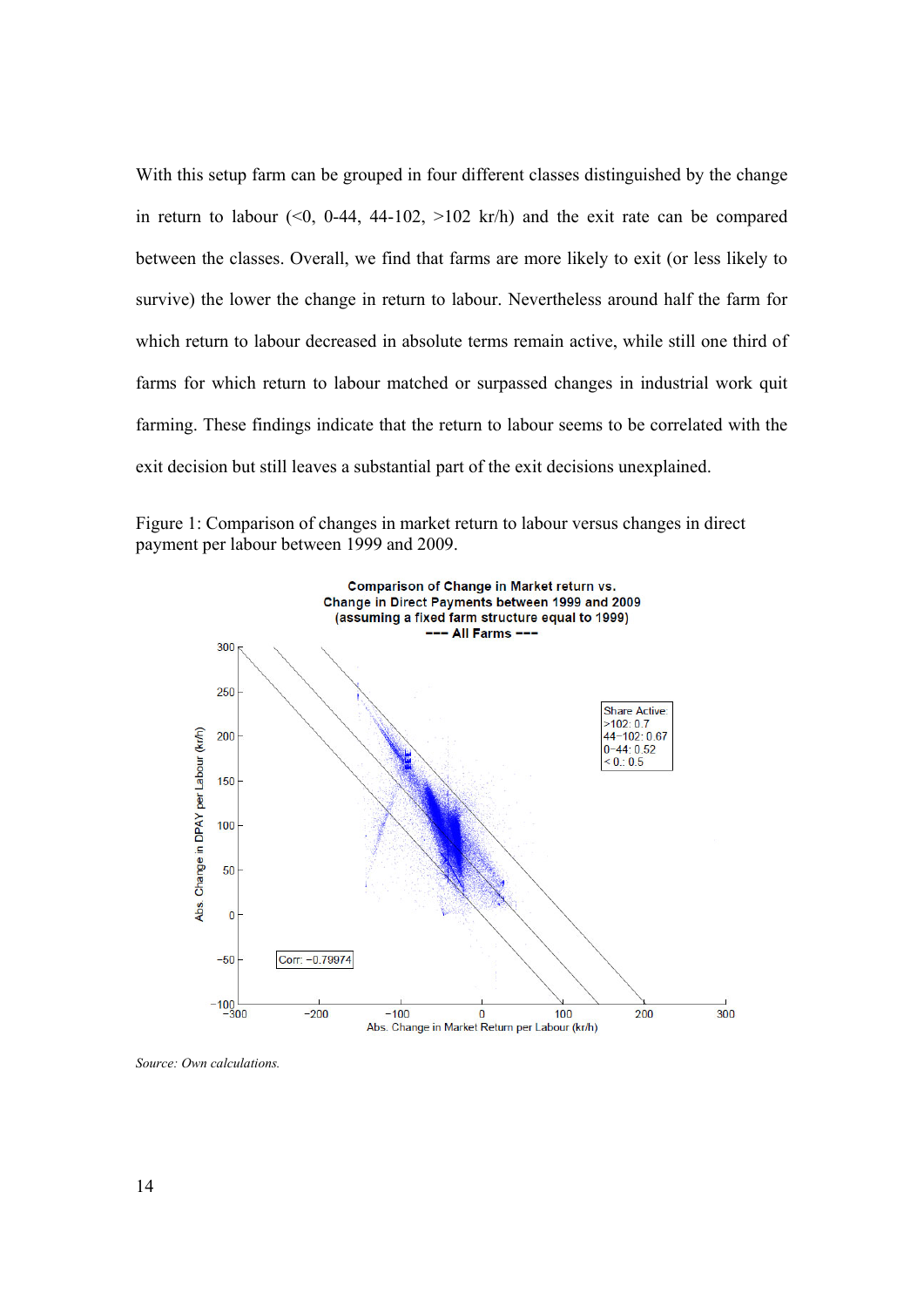# **5 Binary choice regression on farm exit/survival**

# **5.1 Description of dependent and explanatory variables**

In order to further explore the policy influence of farm survival we estimate a binary choice probit model explaining farm survival. We again consider the ten year period from 1999 to 2009 and look at all Norwegian farms that receive any subsidies in 1999. The dependent variable in the analysis represents farm survival (equal to one when a farm is still active in 2009 zero otherwise). We consider a farm as active if at least one production activity is observed for the farm in the payment data base. Because of missing observations due to mergers of municipalities it was necessary to exclude 11 municipalities from the analysis $3$ .

Beside the total farm income in 1999 (*dpay99* and *mReturn99*), the on-farm wage rate in 1999 (*FarmWage99*) und the change in on-farm wage rate (*C.DPayLabo* and *C*.*mRetLabo*) discussed in section 3 several other explanatory variables are considered. Among them are the total agricultural area (*area*), the total observed labour input in 1999 (*obsLabo99*) and the estimated labour requirement for 1999 (*reqLabo99*). These three variables together with the total income are all measures for the absolute size of the farm and therefore positively correlated (**Feil! Ugyldig selvreferanse for bokmerke.**).

|               | area | obsLabo99 | reqLabo99 | $dpay99+mRet99$ |
|---------------|------|-----------|-----------|-----------------|
| area          |      | 0.44      | 0.65      | 0.62            |
| obsLabo99     |      |           | 0.78      | 0.58            |
| reqLabo99     |      |           |           | 0.69            |
| dpay99+mRet99 |      |           |           |                 |

Table 6: Correlation coefficients between different measures of the absolute farm size

*Source: Own calculation.* 

<sup>&</sup>lt;sup>3</sup> Municipality codes 529, 716, 718, 1154, 1214, 1418, 1514, 1569, 1572, 1576, and 1842 needed to be excluded from the analysis.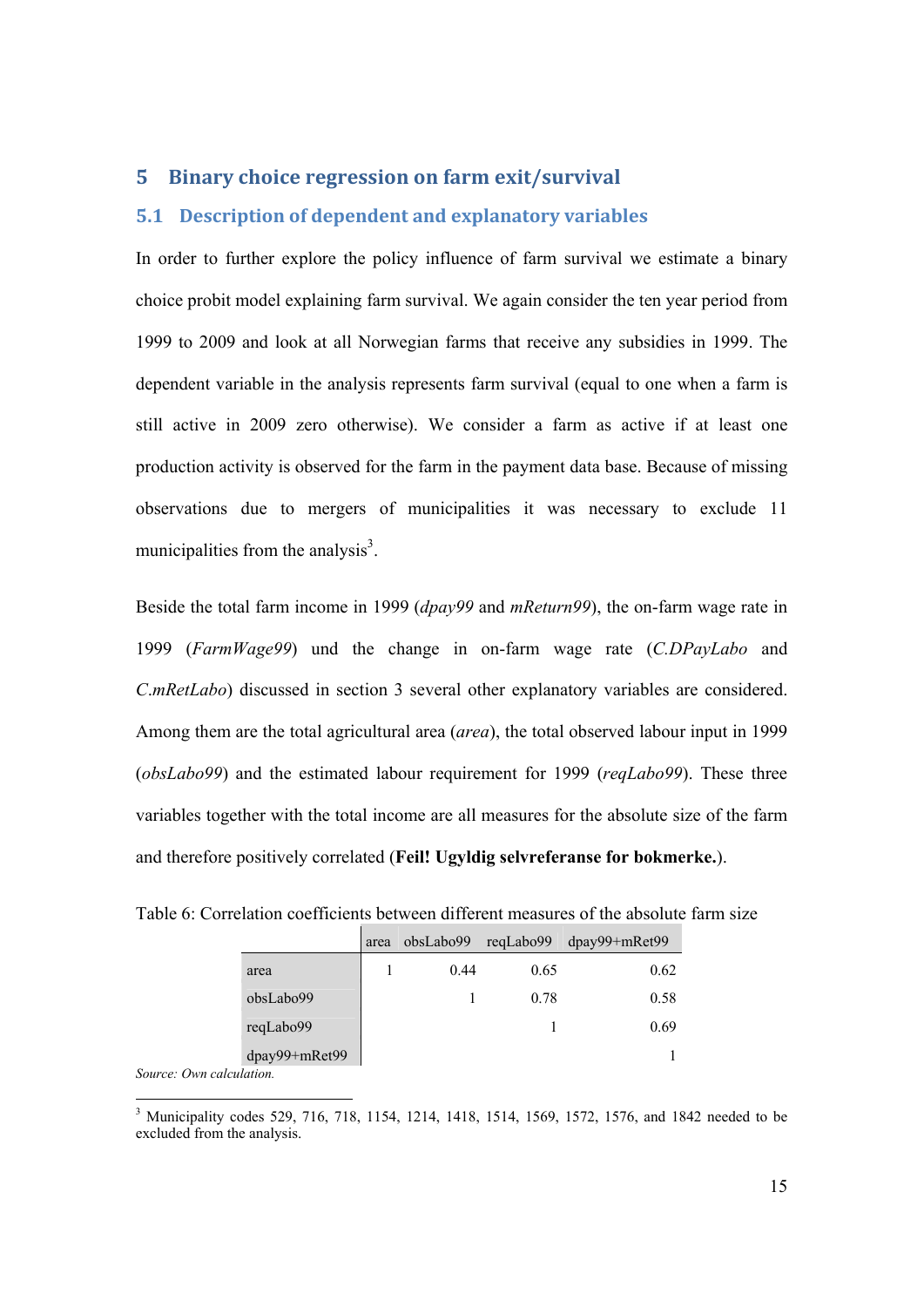|                                                                             |               |                  |          |          |         |                  | Std.   |
|-----------------------------------------------------------------------------|---------------|------------------|----------|----------|---------|------------------|--------|
|                                                                             | Code          | Units            | Mean     | Median   | Max.    | Min.             | Dev.   |
| Age of Farm holder                                                          | age           | year             | 48.8     | 49.0     | 97.0    | 7.0              | 11.6   |
| Farm Area                                                                   | area          | daa              | 153.5    | 121.0    | 3411.0  | 0.0              | 132.4  |
| Agricultural labour<br>input                                                | obsLabo99     | hour             | 2215.5   | 1900.0   | 52330.0 | 0.0              | 1827.0 |
| <b>Estimated Labour</b><br>requirement                                      | reqLabo99     | hour             | 1950.4   | 1454.9   | 44452.8 | 9.8              | 1719.4 |
| Ratio observed over<br>estimated labour<br>requirment                       | dpay99        | 1000 Nkr         | 167.0    | 128.5    | 1252.5  | 0.0              | 132.1  |
| Total direct payments                                                       | mReturn99     | 1000 Nkr         | $-33.9$  | $-24.2$  | 1403.8  | $-2607.0$        | 66.3   |
| <b>Total market Return</b>                                                  | laboObs/Req   | ratio            | 1.37     | 1.13     | 83.32   | 0.00             | 1.33   |
| Ratio leased Area<br>over Total Area                                        | landLease/Tot | ratio            | 0.27     | 0.13     | 1.50    | 0.00             | 0.33   |
| Dummy if farm has<br>milk cows                                              | hasMilk       | binary           | 0.33     | 0.00     | 1.00    | 0.00             | 0.47   |
| Dummy if farm has<br>milk sows                                              | hasSows       | binary           | 0.05     | 0.00     | 1.00    | 0.00             | 0.22   |
| Dummy if farm has<br>milk sheep                                             | hasSheep      | binary           | 0.33     | 0.00     | 1.00    | 0.00             | 0.47   |
| Dummy if farm has<br>milk poultry                                           | hasPoultry    | binary           | 0.01     | 0.00     | 1.00    | 0.00             | 0.08   |
| Return to Labour req.<br>in 1999                                            | FarmWage99    | 1000<br>Nkr/hour | 0.074    | 0.074    | 0.401   | $-0.176$         | 0.034  |
| Change in direct pay.<br>per labour 99-09<br>structure equal to<br>1999     | C.DPayLabo    | 1000<br>Nkr/hour | 0.100    | 0.094    | 0.278   | $-0.170$         | 0.041  |
| Change in market<br>returns per labour 99-<br>09 structure equal to<br>1999 | C.mRetLabo    | 1000<br>Nkr/hour | $-0.048$ | $-0.042$ | 0.286   | $-0.152$         | 0.028  |
| Number of<br>Neighbours within<br>2.5km                                     | numNeigh      | $\#$             | 22       | 19       | 130     | $\boldsymbol{0}$ | 17.00  |

Table 7: Descriptive statistics and definition of variable codes (n=64488).

Additionally, the age of the farmer holder<sup>4</sup> (*age*), the ratio of leased to total agricultural area (*landLease/Tot*), the ration between observed labour input and estimated labour requirements (*laboObs/Req*), dummy variables for indicating if a farm has milk cows (*hasMilk*), sheep (*hasSheep*), sows (*hasSows*) or poultry (*hasPoultry*), as well as the

<sup>&</sup>lt;sup>4</sup> For observations where age is missing in the data base we imputed the mean age. The age is missing for example for all farms where the owner is not a natural person. In total we have 495 or 0.77% missing observations for age.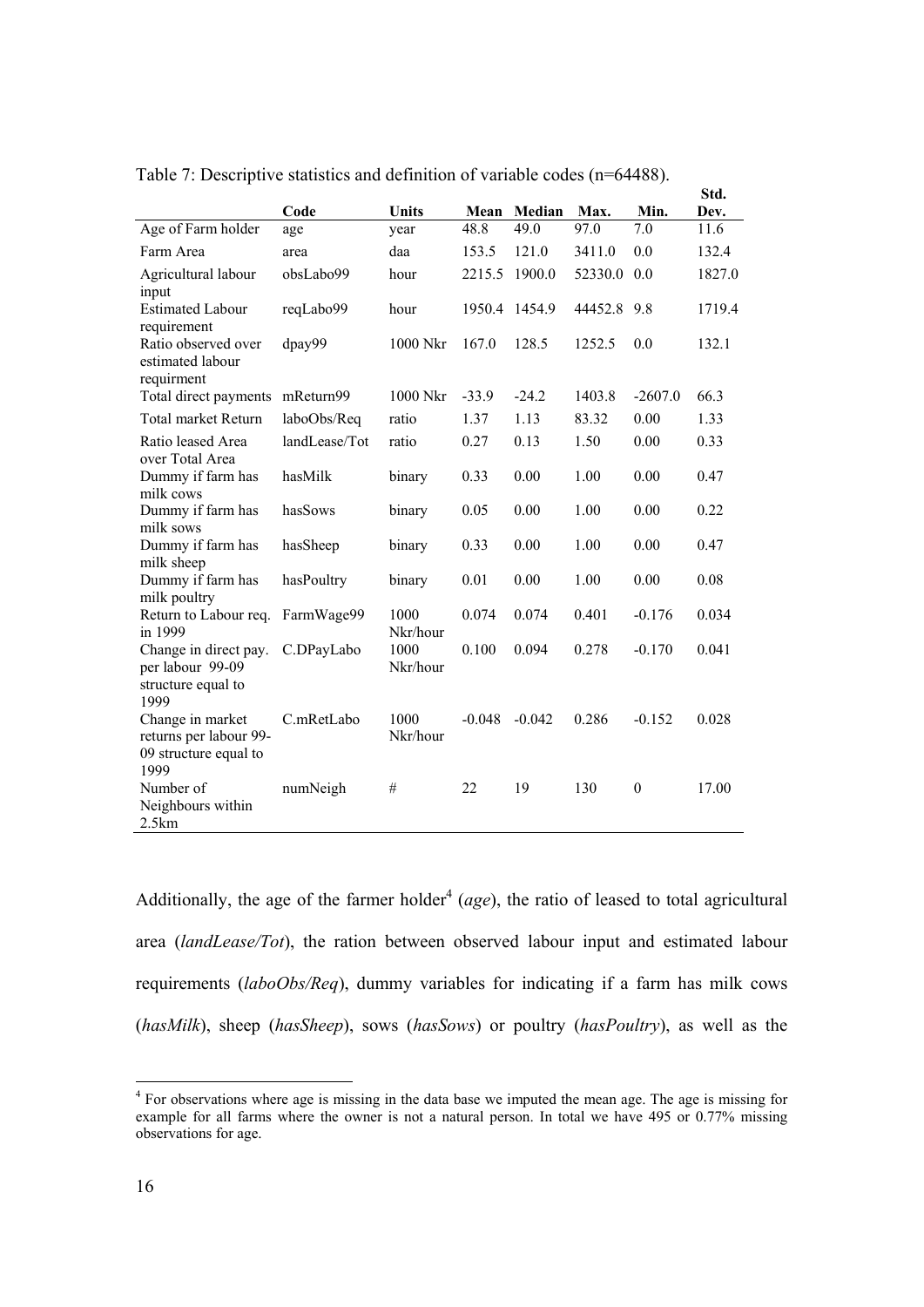number of neighbouring farm within a 2.5 km radius in 1999 (*numNeigh*) are considered as explanatory variables. Descriptive statistics of all explanatory variables, along with their variable codes, are available in table 7.

### **5.2 Regression results**

The final regression results for the binary choice probit model are provided in table  $8<sup>5</sup>$ . Except for the dummy variable indicating if a farm has poultry (*hasPoultry*) all included explanatory variables are highly significant.

With respect to the importance of individual variables, however, this result needs to be set in perspective to the large sample size of more than 60,000 observations. With a sample of this size it is likely that variables become significant even so they actual explanatory power is only minor. A more appropriate measure of the explanatory power of the overall model and individual explanatory variables is the percentage of correct predictions of the model which is a natural measure of fit in a binary choice model. The model with all variables we are able to correctly predict the exit/survival decision in 72.58% of the cases. Compared to the naive model, which correctly predicts survival in 62.72%, this is a total gain of 9.87 percentage points (or a percentage gain of 26.46 on the number of incorrect predictions).

<sup>&</sup>lt;sup>5</sup> The market return variable (*mReturn99*) and its square as well as the squared term for the estimated labour requirement are excluded from the model specification since they were not found to be significant. The dummy variable for poultry (*hasPoultry*) is also not significant but maintained in model for completeness and as a result in its own right.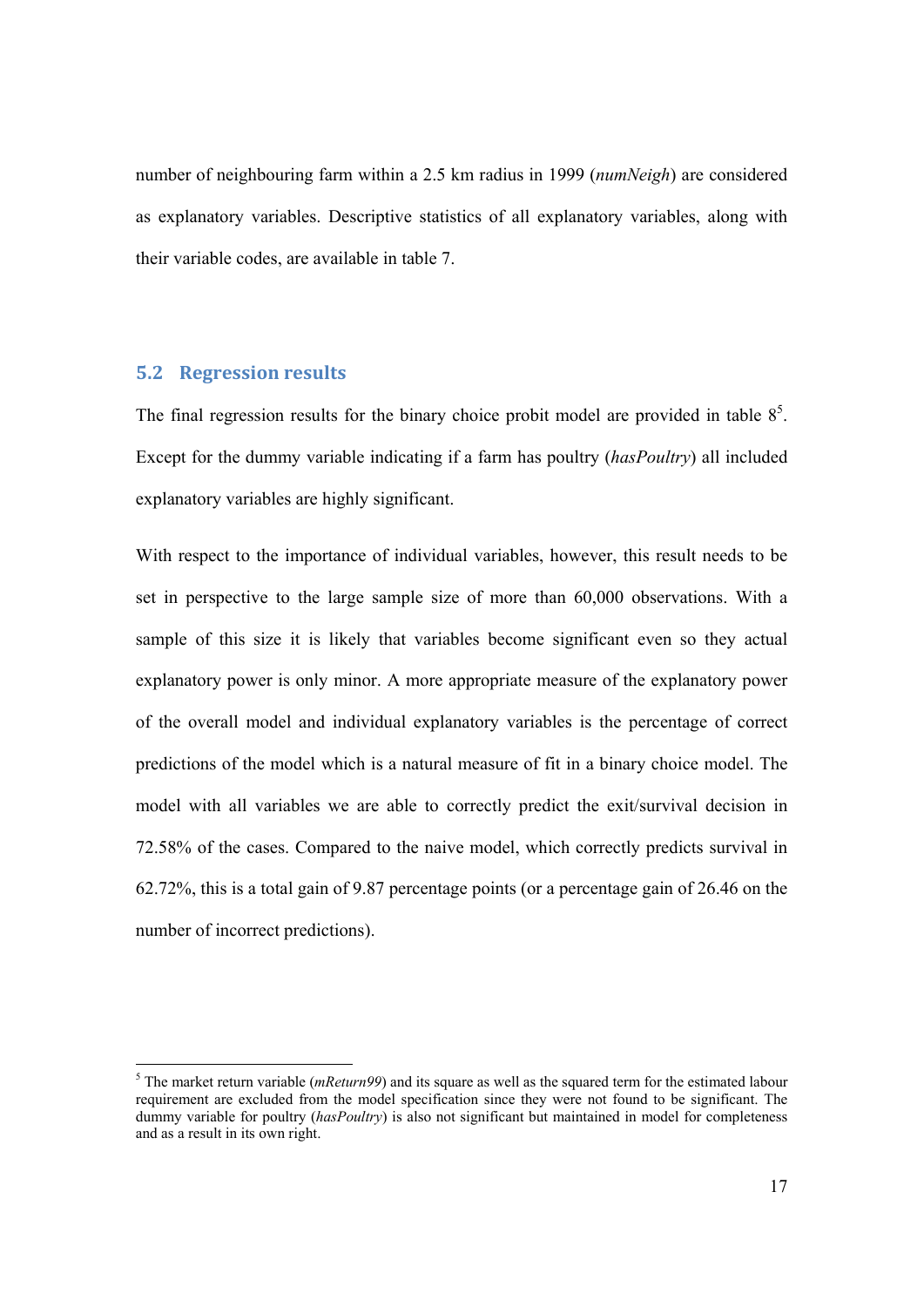| Variable                    | Coef      | p-value |
|-----------------------------|-----------|---------|
| Const                       | $-2.1030$ | 0.0000  |
| Age                         | 0.0498    | 0.0000  |
| $age^{\wedge}2$             | $-0.0006$ | 0.0000  |
| Area                        | 0.0019    | 0.0000  |
| area $^{\wedge}2$           | $-1E-06$  | 0.0000  |
| obsLabo99                   | 0.0002    | 0.0000  |
| obsLabo99^2                 | $-5E-09$  | 0.0000  |
| reqLabo99                   | 0.0001    | 0.0000  |
| dpay99                      | 0.0044    | 0.0000  |
| $\frac{dpay99}{2}$          | $-5E-06$  | 0.0000  |
| laboObs/Req                 | $-0.0345$ | 0.0000  |
| landLease/Tot               | $-0.1217$ | 0.0000  |
| hasMilk                     | $-0.4268$ | 0.0000  |
| hasPoultry                  | 0.1036    | 0.1785  |
| hasSows                     | 0.2034    | 0.0000  |
| hasSheep                    | 0.0543    | 0.0001  |
| FarmWage99                  | 3.8820    | 0.0000  |
| C.DPayLabo                  | 2.4972    | 0.0000  |
| C.mRetLabo                  | 2.3590    | 0.0000  |
| numNeigh2.5km               | 0.0035    | 0.0000  |
| % Correct predictions Model |           | 72.58   |
| % Correct predictions Naive |           | 62.72   |
| Total Gain*                 |           | 9.87    |
| Percent Gain**              |           | 26.46   |

Table 8: Probit regression results for all farms active in 1999 (n=64488). The dependent variable is equal to one if the farm is still active in 2009 (number of Obs. with dep. Variable equal to one=40445).

\*Change in "% Correct" compared to naive specification \*\*Percent of incorrect naive prediction corrected by equation

*Source: Own estimation.* 

To assess the explanatory power of individual variables we can explore how the percentage of correct prediction changes with or without the variable under consideration. Overall we found that the variables related to the absolute size of a farm (*area*, *obsLabo99*, *reqLabo99*, and *dpay99+mReturn99*) are most important in explaining farmers' exit/survival decision (table 9) with a positive relationship between farm size and survival. A model with all explanatory variables except these variables related to the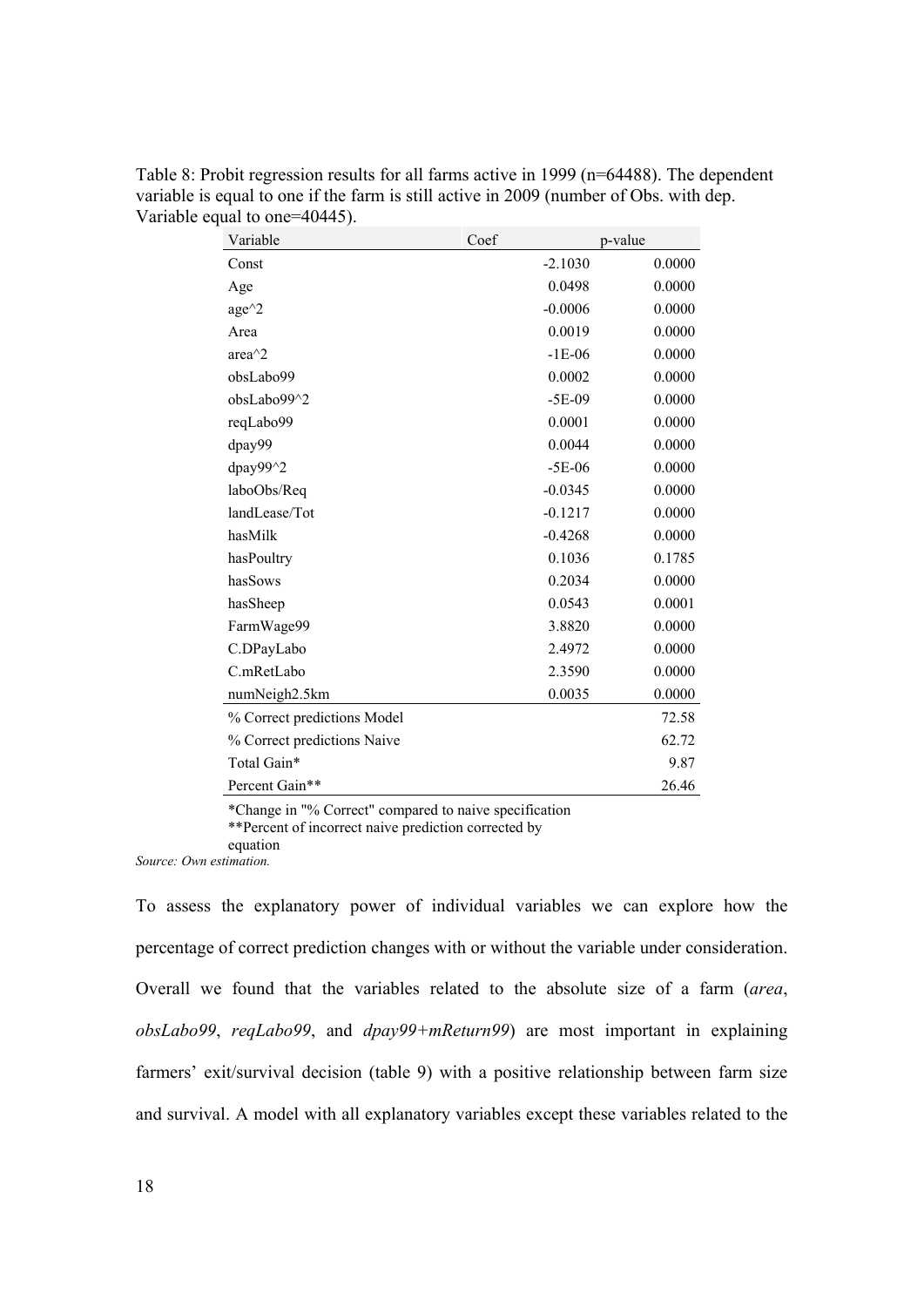absolute size would correctly predict farm exit/survival in 67.83% of the cases which is around 5.1 percentage points more as the naive model and 4.75 percentage points less as the full model. This indicates that the variables related to the absolute size of the farm contribute to around half of the improvement in the percentage of correct predictions. Further, it is interesting to note that all these variables related to the absolute size can explain more or less the same since the percentage of correct prediction with only one of the four variables is only slightly lower as the percentage of correct prediction with all four variables (table 9).

Table 9: Percentage of correct predictions of farm survival between 1999 and 2009 with different model specification of the binary choice probit model with respect to the absolute size of a farm

|                         |                 | <b>Naiv</b> |         | All other explanatory variables<br><b>Full model</b> |          |                |              |       |  |
|-------------------------|-----------------|-------------|---------|------------------------------------------------------|----------|----------------|--------------|-------|--|
|                         |                 |             |         |                                                      | and obs. | and<br>est.req | and<br>dpay, |       |  |
|                         |                 |             |         | and Area                                             | Labour   | Labour         | mReturn      |       |  |
|                         | % Correct       | 62.72       | 67.83   | 71.89                                                | 71.48    | 72.17          | 72.23        | 72.58 |  |
|                         | Diff to Full M. | $-9.87$     | $-4.75$ | $-0.70$                                              | $-1.10$  | $-0.41$        | $-0.36$      | 0.00  |  |
| Source: Own estimation. |                 |             |         |                                                      |          |                |              |       |  |

The importance of the remaining variables is relatively evenly distributed with each variables adding only little to the overall explanatory power of the model. Of particular interest with respect to the aim of the paper is the importance of the on-farm wage rate in 1999 and the change in on-farm wage rate from 1999 to 2009 (Table 10) as derived in section 3. Both variables have a positive influence on farm survival but (individually and together) add only a little to the overall explanatory power of the model and hence seem to be less important for farmers exit/survival decision in comparison to the variables related to the absolute size.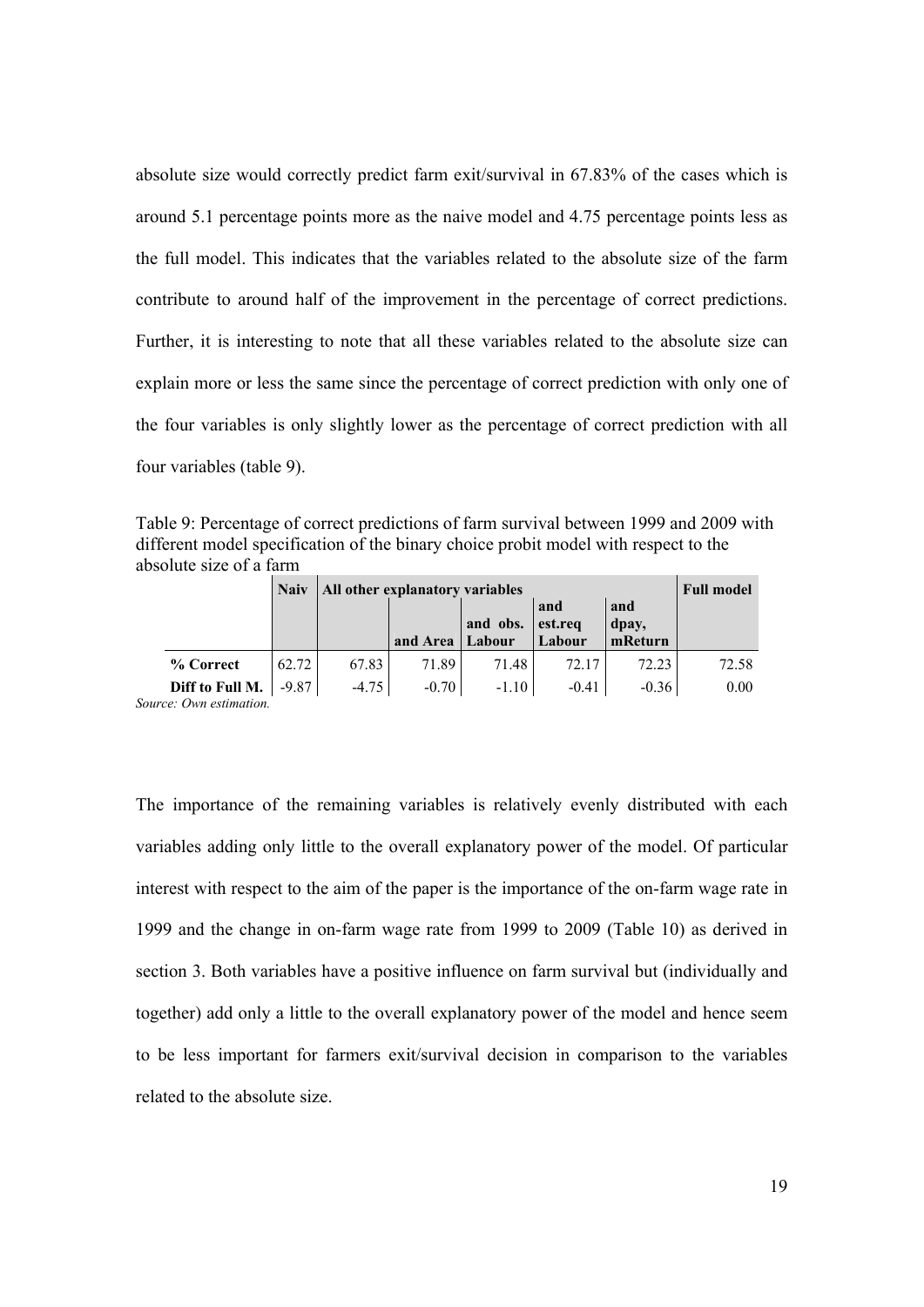Table 10: Percentage of correct predictions of farm survival between 1999 and 2009 with different model specification of the binary choice probit model with respect on-farm wage and changes in the on-farm wage

|                 | <b>Naiv</b> | All variables except | <b>Full model</b>     |                                |       |
|-----------------|-------------|----------------------|-----------------------|--------------------------------|-------|
|                 |             | on-farm              | changes in<br>on-farm | on-farm wage<br>and changes in |       |
|                 |             | wage                 | wage                  | on-farm wage                   |       |
| % Correct       | 62.72       | 72.51                | 72.32                 | 72.09                          | 72.58 |
| Diff to Full M. | 9.87        | 0.07                 | 0.26                  | 0.49                           | 0.00  |

*Source: Own estimation.* 

# **5.3 Cost and effects of changes in direct payments**

From the comparison of the explanatory power of different variables we conclude that the absolute size of farm (independent of how it is measures) is the most important factor in explaining farmers' exit/survival decision. From a policy perspective this is an interesting finding since it supports in some way the common believe that an increase in support decreases the number of farm exiting. It is therefore interesting to further explore the roll of total income or more specifically direct payments for farm exit.

For this a concrete example is considered in order to provide a more accessible interpretation of the regression results presented in Table 8. From the regression results marginal effects for total direct payments (*dpay99*) are calculated und used in order to assess the effects of an increase in direct payments on farm survival. This effect can then be put in perspective to the additional costs. As generally know the marginal effect in the probit model depend on the level of all explanatory variables. This implies that the marginal effect will differ between all observations. Therefore, the marginal effect is calculated as the mean effect across all farms. The mean survival probability over the ten year period is equal to 62.7%. An increase of direct payments by 10% for all farms would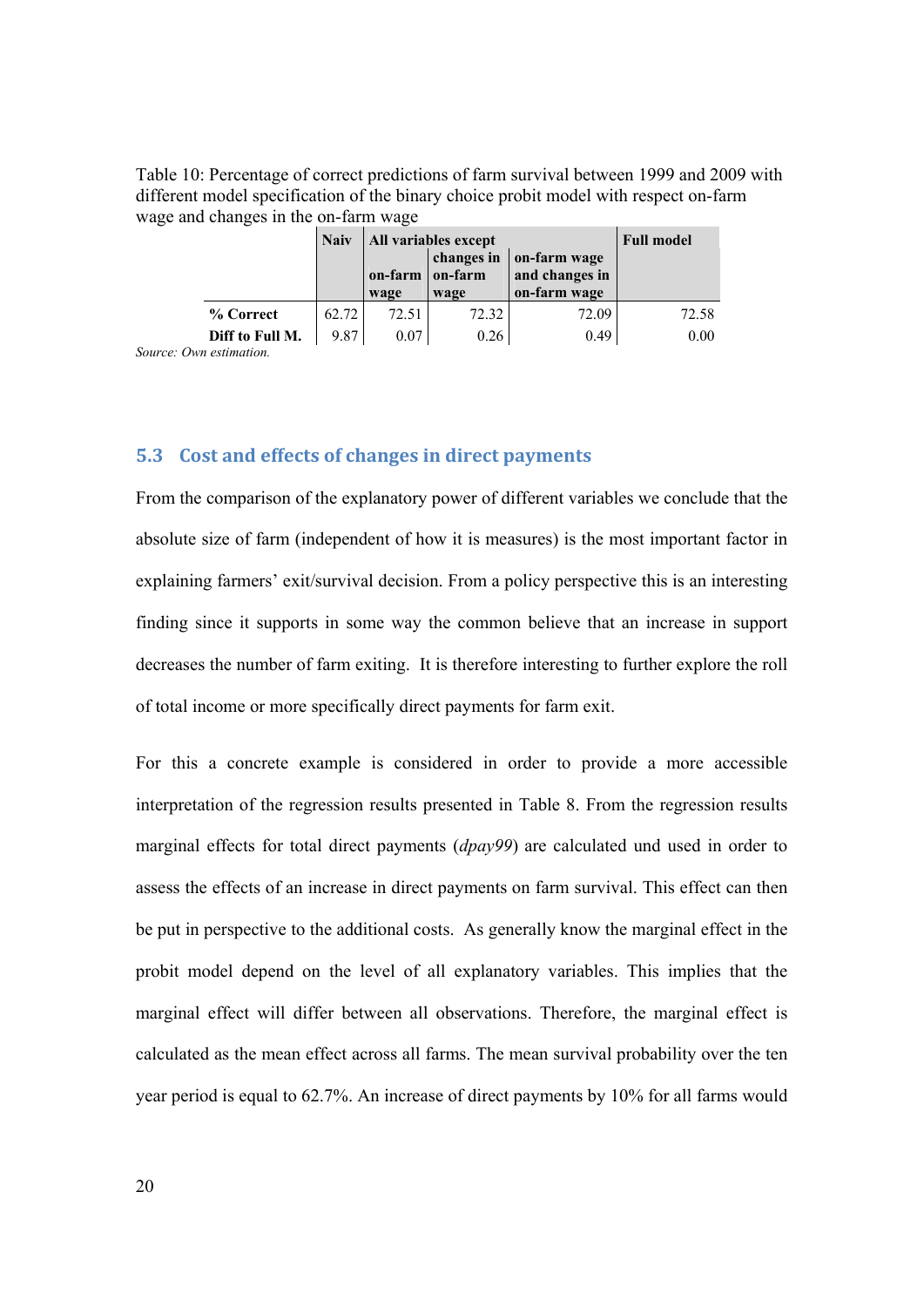increase the mean survival probability over the ten year period to 64.4%. This is equivalent to a reduction of the yearly exit rate from 4.56% to 4.30%. In absolute terms this would cumulate over the period to 1,102 farms exiting less resulting in a total number of farms in 2009 of 41,547 instead of the 40,445 farms without the increase. For 1999 level an 10% increase in yearly direct payments would be equivalent to around 1 billion nkr. Similarly, we can calculate that direct payments need to be increased by around 47% (or around 5 billion nkr for 1999 level) in order to reduce the average yearly exit rate over the ten year period from currently 4.56% by around one percentage point to 3.56%. Over the ten year period this would result in absolute terms to around 4,426 farms exiting less resulting in a total number of farms in 2009 of 44,871 instead of the 40,445 farms without the increase.

It should be pointed out that these calculations are rather simply and only provide a rough approximation of the actual cost and effects of a change in direct payments. Nevertheless, they provide an intuitive illustration of the regression results and show that the effects of changes in direct payments on farmers exit decision are relatively minor even for rather drastic changes in support.

# **6 Conclusion**

Our findings show that the absolute size of farms is most important in explaining farm exits. Larger farms have a substantially lower probability to exit than smaller farms. The on-farm wage rate or changes in it are less relevant. Farms seem to need a given size in order to generate a sufficient income for the farmer. In the long run, policy can influence farm size and a farm's income potential. Our results therefore support in some way the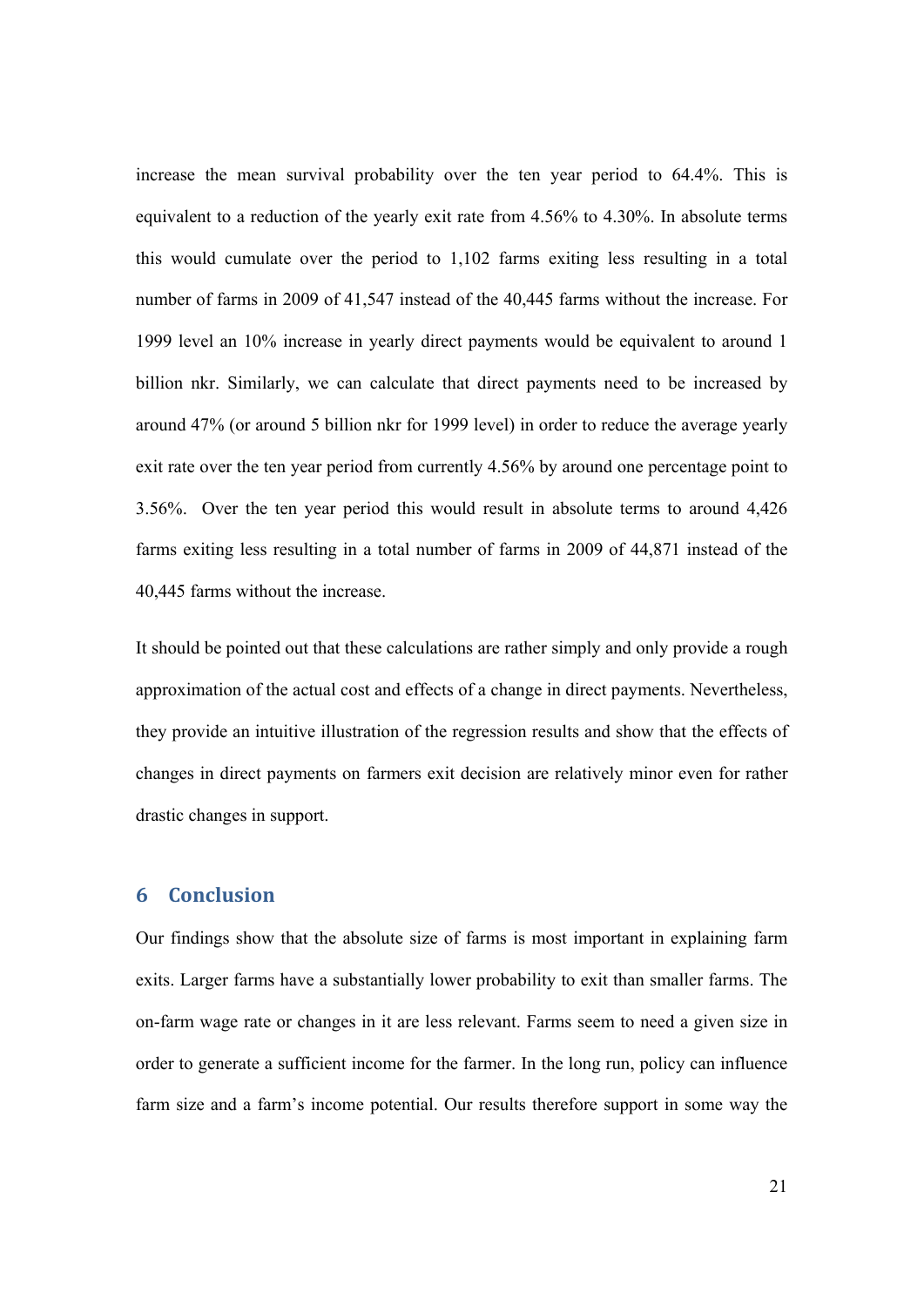common believe that an increase in support decreases the number of farm exiting. However, we see two problems that need to be considered in this respect.

First our findings indicate that the changes is support needs to be rather drastic in order to meaningfully reduce farm exist. We calculate for the period 1999 to 2009 that total support would have need to be approximated 47% (or around 5 billion nkr) higher in order to reduce the yearly exit rate by around 1 percentage point. It is a question if society is willing to pay huge increase in agricultural spending if the effects on farm structural change are rather moderate. In addition we see a more fundamental problem. If support is increase drastically it is likely that the increased income opportunities in agriculture are mirrored by increases in land values. If farmers can earn more in agriculture there might be willing to pay more for agricultural land, if land is scarce this will lead in the long run to an increase in land values. This in turn increases the attractiveness for giving up the farm and renting out or selling the land. Therefore, exits rates might even be less affected by changes in direct payments as our calculations indicate.

There is much we do not yet understand. Farms close down despite of favourable income expectations or relatively large farm sizes. Farmers do not seem to make their decisions out of pure economic considerations. Personal preferences for farming as a lifestyle, family ties, local infrastructure, networks, and employment opportunities may add to the explanation of structural change. But our findings suggest that a continuation of the current policy or even a rather strong increase in support is not likely to fundamentally change the current pattern of structural change in Norwegian agriculture.